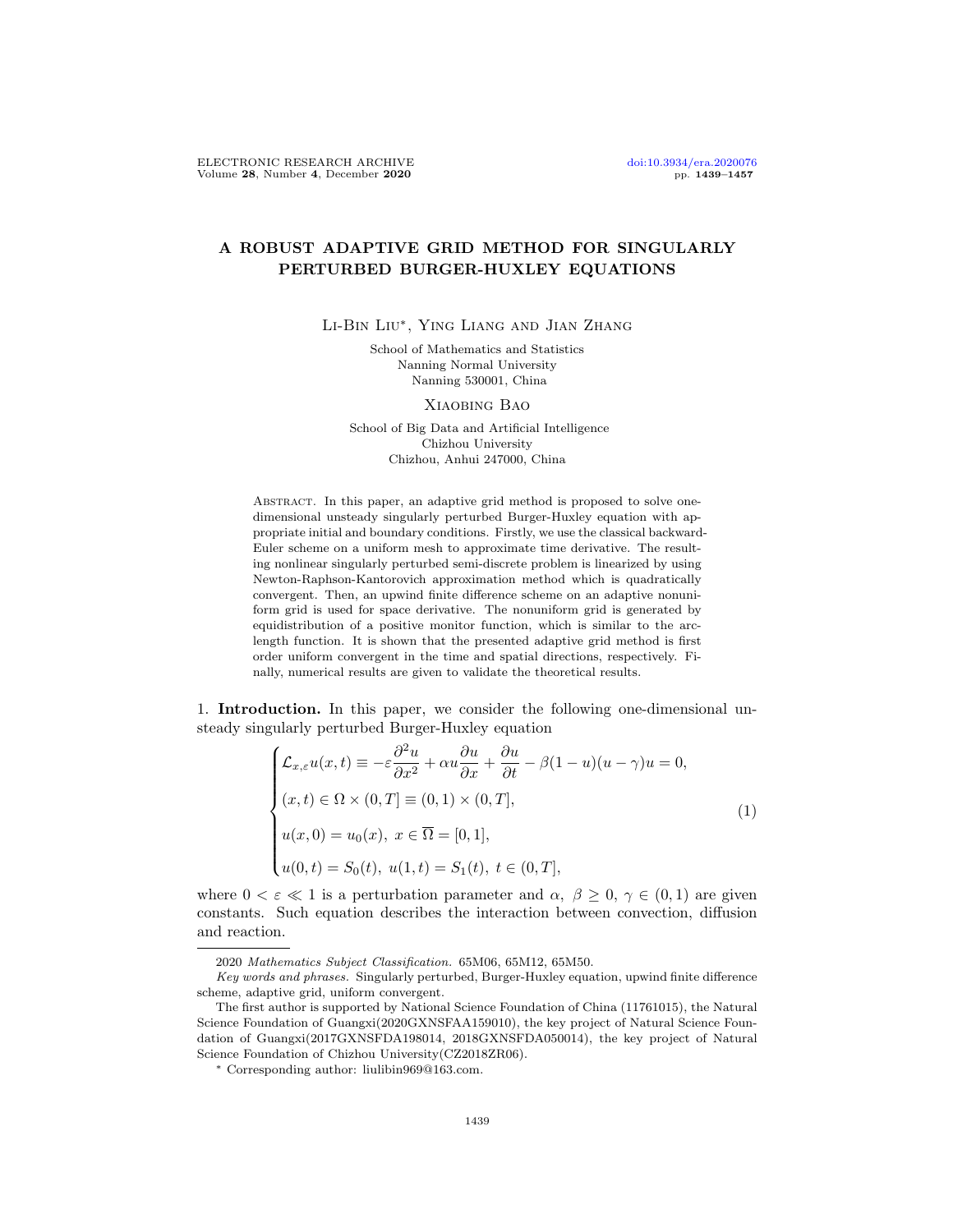It is well known that the Burger-Huxley equation describes many phenomena such as busting oscillation [\[9\]](#page-15-0), interspike [\[24\]](#page-17-0), population genetics [\[1\]](#page-15-1), bifurcation and chaos[\[33\]](#page-18-0). In the past few decades, various analytical methods were proposed to solve the Burger-Huxley equation. For instance, by using Hirota method, Sat-suma [\[30\]](#page-17-1) obtained an exact solitary solution for this equation. Wang  $et. al., [31]$  $et. al., [31]$ constructed an exact solitary wave solution of the generalized Burger-Huxley equation. In[\[32\]](#page-17-3), Wazwaz derived some travelling wave solutions for the generalized forms of Burgers, Burgers-KdV and Burger-Huxley equation by using the standard tanh-function technique. Recently, many researches paid attention to solve Burger-Huxley equation by the numerical methods such as a domian decomposition method $[15, 14, 16]$  $[15, 14, 16]$  $[15, 14, 16]$  $[15, 14, 16]$  $[15, 14, 16]$ , variational iteration method $[2]$ , finite difference scheme $[27, 28]$  $[27, 28]$  $[27, 28]$ , spectral methods  $[8, 17, 18]$  $[8, 17, 18]$  $[8, 17, 18]$  $[8, 17, 18]$  $[8, 17, 18]$ , collocation method  $[26, 20, 25]$  $[26, 20, 25]$  $[26, 20, 25]$  $[26, 20, 25]$  $[26, 20, 25]$ . However, for suitable values of  $\alpha$ ,  $\beta$ ,  $\gamma$  and  $0 < \varepsilon \ll 1$ , the solution of Burger-Huxley problem, which is called singularly perturbed Burger-Huxley problem, usually has one or two boundary layers. Due to the presence of boundary layer(s), the above presented methods are in question and known to be inadequate to approximate the exact solution. Therefore, to obtain  $\varepsilon$ -uniformly convergent methods, Kaushik and Sharma $[19]$  developed a parameter-uniform convergent finite difference scheme for the problem  $(1)$ . Gupta and Kadalbajoo<sup>[\[13\]](#page-17-15)</sup> constructed a numerical scheme that comprises of implicit-Euler method which is first order uniformly accurate to discretize in temporal direction on a uniform mesh and a monotone hybrid finite difference operator to discretize the spatial variable with a piecewise uniform Shishkin mesh. For the spatial direction, their method has been shown to be first order parameter uniform convergent in the outside region of boundary layer, and almost second order parameter uniform convergent in the boundary layer region.

Obviously, the methods presented in [\[19,](#page-17-14) [13\]](#page-17-15) are belong to the lay-adapted mesh approach. As far as we know, the convergence results for the layer-adapted mesh approach is more easy to be obtained. But this special mesh approach requires a priori information about the location and width of the boundary layer. So, it is very necessary to study the adaptive moving grid approach by equidistributing a positive monitor function. Since this method has an advantage that it can be applied using little or no a priori information.

In order to serve this purpose, we will devise a uniformly convergent numerical scheme for the problem [\(1\)](#page-0-0). We first use the classical backward-Euler formula on a uniform mesh to approximate the time derivative. The resulting nonlinear singularly perturbed ordinary differential equation is linearized by using quasi-lineariztion technique. Then, an upwind finite difference scheme is used for space discretization. The a posteriori error bound is derived to design an adaptive spatial grid generation algorithm. Finally, the convergence analysis is given to show that the presented adaptive grid method is first-order in the time and spatial directions, respectively.

2. Bounds on the solution and its time derivatives. In this section, we will give error estimates for the solution of continuous problem and its time derivatives. Let  $D = (0,1) \times (0,T]$ , the initial boundary  $\Gamma_i = \{(x,t) : t = 0, x \in [0,1]\}$ , left boundary  $\Gamma_l = \{(x, t) : x = 0, t \in [0, T]\}$  and right boundary  $\Gamma_r = \{(x, t) : x = 0\}$  $1, t \in [0, T]$ , then,  $\partial D = \Gamma_l \bigcup \Gamma_i \bigcup \Gamma_r$ . For any given function  $g(x, t) \in C^0(\overline{D})$ , the maximum norm is defined as follows

$$
||g(x,t)||_{\overline{D}} = \max_{(x,t)\in\overline{D}} |g(x,t)|.
$$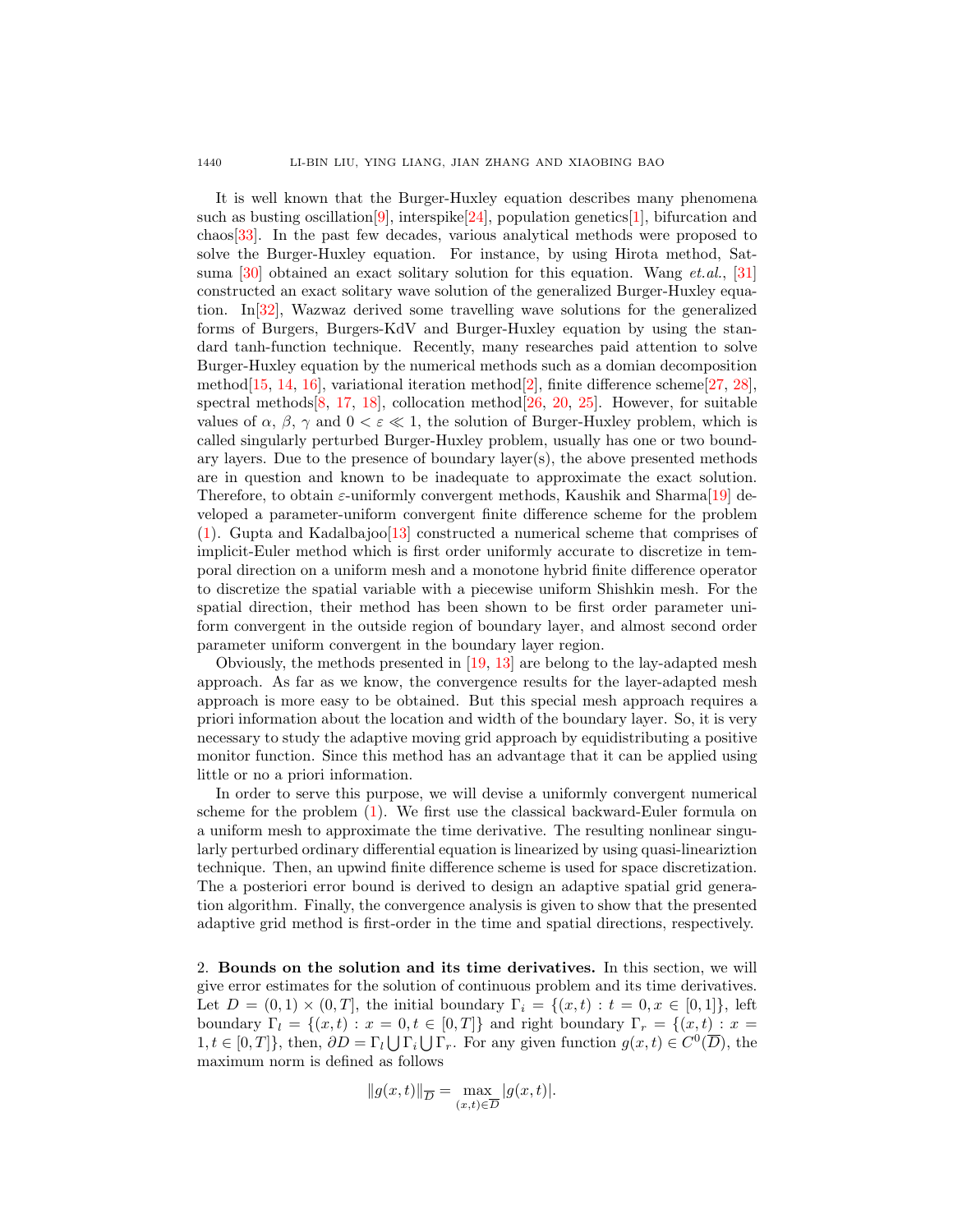First, the operator  $\mathcal{L}_{x,\varepsilon}$  defined in [\(1\)](#page-0-0) satisfies the following maximum principle.

**Lemma 2.1.** (Maximum principle) Let  $v(x,t) \in C^{2,1}(\overline{D})$ . If  $v(x,t) \geq 0$ ,  $\forall (x,t) \in$  $\partial D$  and  $\mathcal{L}_{x,\varepsilon}v(x,t) \geq 0$ ,  $\forall (x,t) \in D$ , then  $v(x,t) \geq 0$ ,  $\forall (x,t) \in \overline{D}$ .

*Proof.* The proof can be seen in Lemma 1 of [\[13\]](#page-17-15).

Furthermore, based on the above maximum principle, the following lemma [\[13\]](#page-17-15) gives the uniform stability estimate.

<span id="page-2-0"></span>**Lemma 2.2.** Let  $u(x,t)$  be the solution of the problem  $(1)$ , then we have

$$
||u||_{\overline{D}} \leq T||u_0||_{\Gamma_i} + ||u||_{\partial D}.
$$

Finally, to derive the convergence and stability of the time discrete scheme, we give the bounds on the time derivatives as follows:

**Lemma 2.3.** Let  $u(x,t)$  be the solution of the problem [\(1\)](#page-0-0). Then there exists a constant C, independent of  $\varepsilon$ , such that

$$
\left|\frac{\partial^i u(x,t)}{\partial t^i}\right| \le C, \ i = 0, 1, 2, \ \forall (x,t) \in [0,1] \times (0,T].
$$

*Proof.* It follows from Lemma [2.2,](#page-2-0) we can obtain  $|u(x,t)| \leq C$ . Next, one can obtain the first-order derivative bound with respect to time variable as follows.

First, at  $t = 0$ , we have  $u(x, 0) = u_0(x)$ , which gives  $\frac{\partial u(x,0)}{\partial x} = u'_0(x)$  and  $\frac{\partial^2 u(x,0)}{\partial x^2} = u_0''(x), x \in [0,1].$  Then, we get

$$
\frac{\partial u(x,0)}{\partial t} = \varepsilon \frac{\partial^2 u(x,0)}{\partial x^2} - \alpha u(x,0) \frac{\partial u(x,0)}{\partial x} \n+ \beta (1 - u(x,0))(u(x,0) - \gamma)u(x,0), \ x \in [0,1].
$$

On the boundaries  $x = 0$  and  $x = 1$ , we obtain

$$
\frac{\partial u(0,t)}{\partial t} = S'_0(t), \ \frac{\partial u(1,t)}{\partial t} = S'_1(t), \ t \in (0,T].
$$

Therefore, for sufficiently smooth functions  $u_0(x)$ ,  $S_0(t)$  and  $S_1(t)$ , there exists a constant  $C_1$ , such that

$$
\left|\frac{\partial u(x,t)}{\partial t}\right| \leq C_1, \ \forall (x,t) \in \partial D.
$$

For  $\forall (x, t) \in (0, 1) \times (0, T]$ , it follows from [\(1\)](#page-0-0) that

$$
\mathcal{L}_{x,\varepsilon} \frac{\partial u(x,t)}{\partial t} = 0.
$$

As the operator  $\mathcal{L}_{x,\varepsilon}$  is uniformly stable, using Lemma [2.2,](#page-2-0) we get

$$
\left|\frac{\partial u(x,t)}{\partial t}\right| \leq C, \ (x,t) \in \overline{D}.
$$

Similarly, we get the bound for the second-order derivative  $\frac{\partial^2 u(x,t)}{\partial t^2}$ .

 $\Box$ 

 $\Box$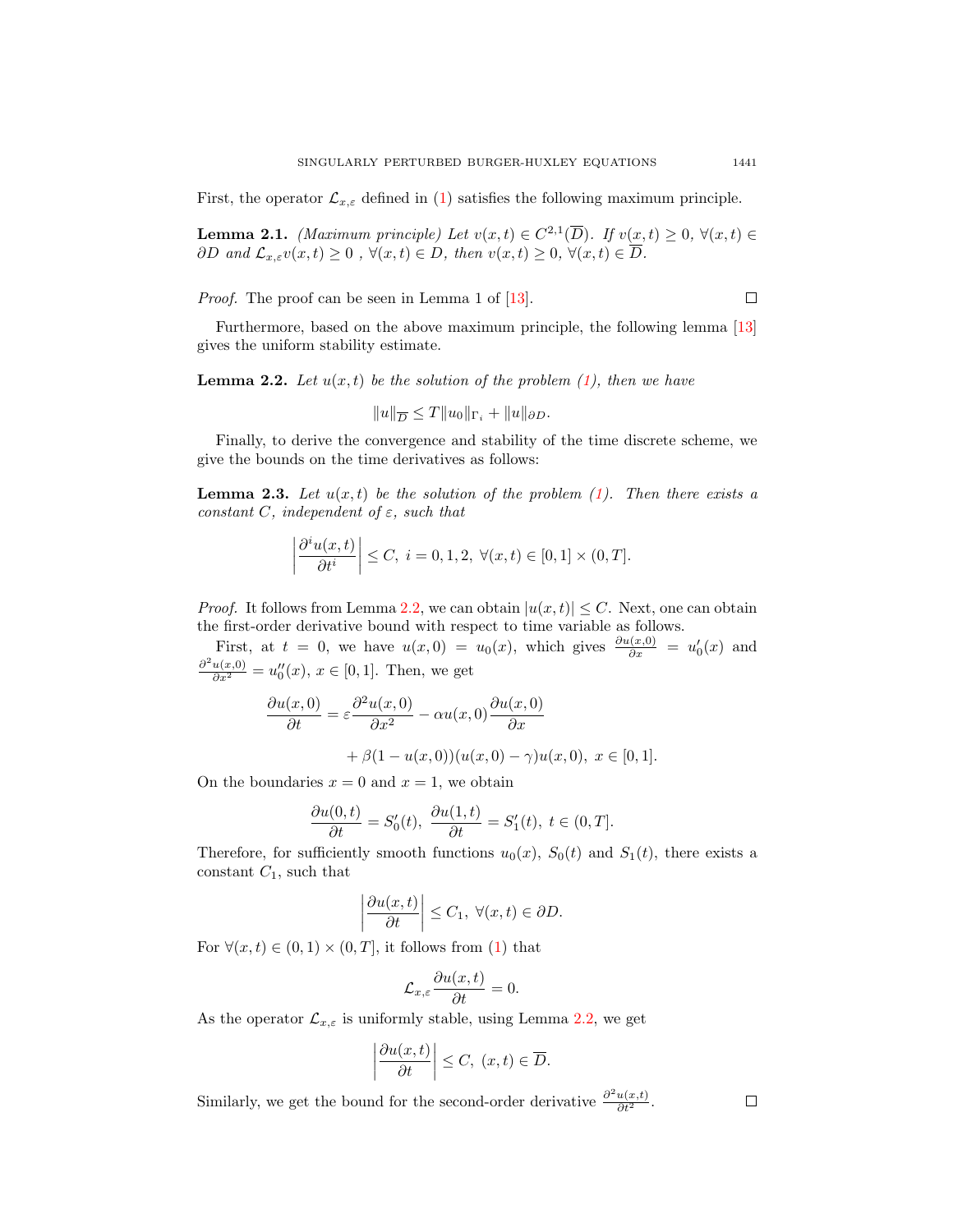## 3. Time semi-discretization and quasi-linearization.

#### 3.1. Time semi-discretization. Let

 $S_t^M = \{t_n = n\Delta t, n = 0, \cdots, M, \Delta t = T/M\}$ 

be a uniform mesh in time direction, where  $M$  denotes the number of mesh intervals in the time direction. Here, discretizing the problem [\(1\)](#page-0-0) with respect to temporal variable by using the backward Euler method, we can obtain the following non-linear ordinary differential equations

<span id="page-3-0"></span>
$$
\begin{cases}\nu^{0} = u(x, 0) = u_{0}(x), x \in \overline{\Omega}, \\
(I + \Delta t \bar{L}_{x,\varepsilon}) u^{n+1} = -\varepsilon \Delta t \frac{\partial^{2} u^{n+1}}{\partial x^{2}} + \alpha \Delta t u^{n+1} \frac{\partial u^{n+1}}{\partial x} \\
-\beta \Delta t (1 - u^{n+1}) (u^{n+1} - \gamma) u^{n+1} + u^{n+1} = u^{n}, \\
u^{n+1}(0) = S_{0}(t^{n+1}), u^{n+1}(1) = S_{1}(t^{n+1}),\n\end{cases} (2)
$$

where  $u^n$  is the semi-discrete approximation to the exact solution  $u(x,t)$  of the continuous problem [\(1\)](#page-0-0) at time level  $t_n = n\Delta t$ ,  $0 \le n \le M - 1$ .

Next, to analyze the uniform convergence of the solution  $u<sup>n</sup>$  to the exact solution  $u(x, t_n)$ , we will do the stability analysis and derive the consistency result of the scheme [\(2\)](#page-3-0). Obviously, the operator  $(I + \Delta t \bar{\mathcal{L}}_{x,\varepsilon})$  satisfies the maximum principle, which ensures the stability of the scheme [\(2\)](#page-3-0).

Let  $e_{n+1} = u(x, t_{n+1}) - \hat{u}^{n+1}(x)$  be the local error of semi-discretization scheme [\(2\)](#page-3-0), where  $\hat{u}^{n+1}(x)$  is the solution obtained after one step of semi-discrete scheme (2) by taking the exact value  $u(x, t)$  instead of  $u^n(x)$  as the starting data. Then [\(2\)](#page-3-0) by taking the exact value  $u(x, t_n)$  instead of  $u^n(x)$  as the starting data. Then, we obtain the following boundary value problem

$$
\begin{cases} \hat{u}^{n+1}(x) + \Delta t \bar{\mathcal{L}}_{x,\varepsilon} \hat{u}^{n+1}(x) = u^n, \ x \in (0,1), \ n \ge 0, \\ u^{n+1}(0) = S_0(t^{n+1}), \ u^{n+1}(1) = S_1(t^{n+1}), \ n \ge 0. \end{cases} \tag{3}
$$

**Lemma 3.1.** Let  $e_{n+1}$  be the local error of semi-discretization scheme [\(2\)](#page-3-0), then, we have

<span id="page-3-1"></span>
$$
||e_{n+1}||_{\infty} \le C(\Delta t)^2. \tag{4}
$$

Proof. Since the solution of the problem [\(1\)](#page-0-0) is smooth enough, by using Taylor series expansion, we have

$$
u^{n} = u^{n+1} - \Delta t \frac{\partial u^{n+1}}{\partial t} + \int_{t^{n}}^{t^{n+1}} (t^{n} - s) \frac{\partial^{2} u(x, s)}{\partial t^{2}} ds
$$
  
=  $u^{n+1} - \Delta t \left\{ \varepsilon \frac{\partial^{2} u^{n+1}}{\partial x^{2}} - \alpha u^{n+1} \frac{\partial u^{n+1}}{\partial x} + \beta (1 - u^{n+1}) (u^{n+1} - \gamma) u^{n+1} \right\}$   
+  $\frac{\partial^{2} u(x, \xi)}{\partial t^{2}} O((\Delta t)^{2}),$ 

where  $\xi \in (t^n, t^{n+1})$ .

Then by applying Taylor expansion to linearize the nonlinear differential operator  $\bar{\mathcal{L}}_{x,\varepsilon}$ , the desired estimate [\(4\)](#page-3-1) follows from Lemma 1 of [\[7\]](#page-15-4). □

Based on the above results, we can obtain the following global error estimate.

### Theorem 3.2.

$$
\sup_{n \le T/\Delta t} \|u(x, t_n) - u^n(x)\|_{\infty} \le C\Delta t.
$$
\n(5)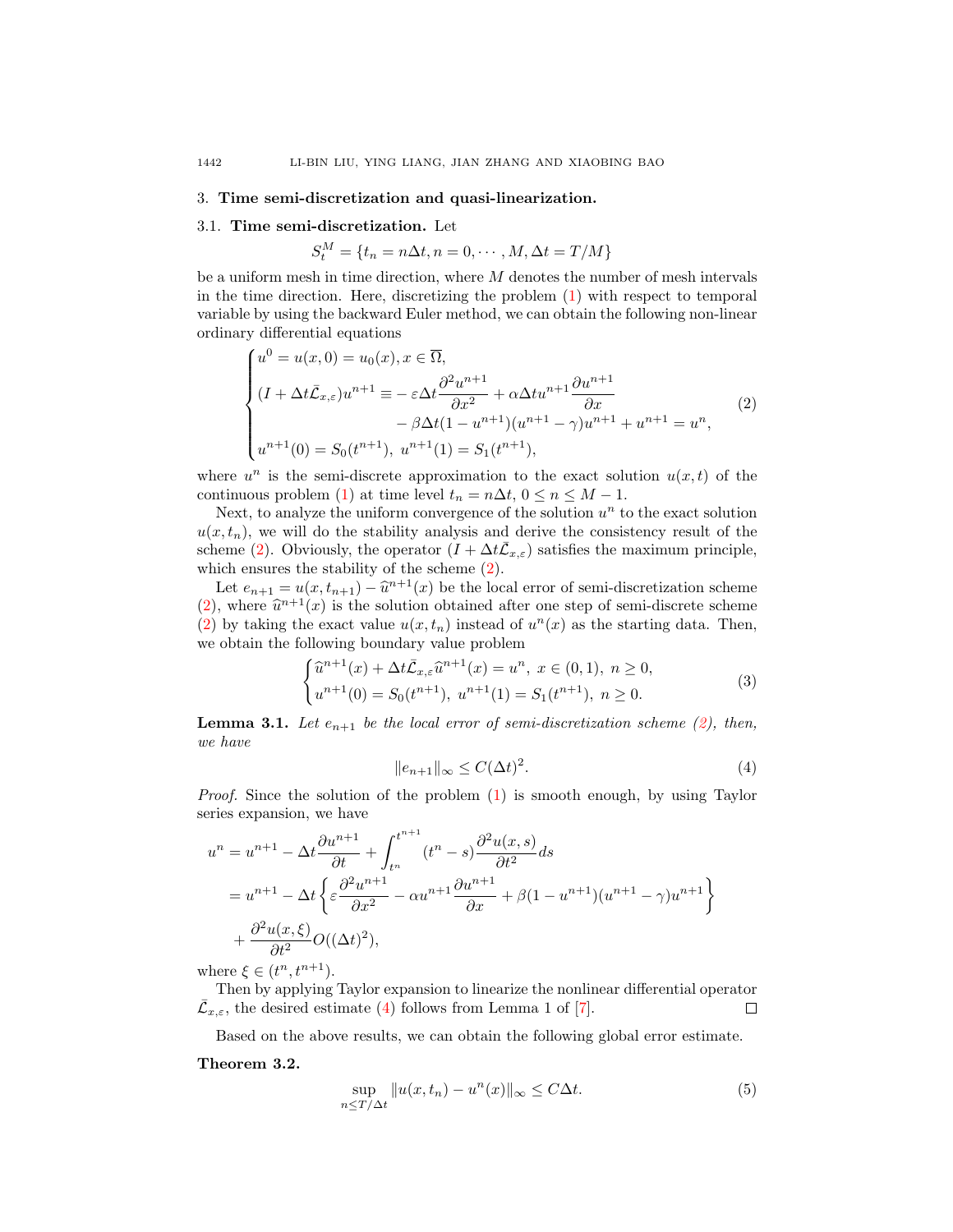Thus, the semi-discretization [\(2\)](#page-3-0) is uniformly convergent of first-order in time.

3.2. Quasilinearization. In this section, we will introduce the Newtom-Raphson-Kantorovich approximation approach to linearize the nonlinear differential equation [\(2\)](#page-3-0). For the nonlinear ordinary differential equation  $u'' = f(u, u', x)$ , Bellman and Kalaba[\[3\]](#page-15-5) developed the following linearization scheme

<span id="page-4-0"></span>
$$
u''_{(k+1)} = f(u_{(k)}, u'_{(k)}, x) + (u_{(k+1)} - u_{(k)})f_u(u_{(k)}, u'_{(k)}, x) + (u'_{(k+1)} - u'_{(k)})f_{u'}(u_{(k)}, u'_{(k)}, x),
$$
\n(6)

where  $\{u_{(k)}\}_{k=0}^{\infty}$  are a sequence of approximate solutions of  $u'' = f(u, u', x)$ .

Here, in our case, based on the scheme  $(6)$ , the time semi-discretisation  $(2)$  can be written as

$$
u_{(k+1)}^{0} = u_{0}(x), \ x \in [0, 1],
$$
\n
$$
-\varepsilon \Delta t \frac{\partial^{2} u_{(k+1)}^{n+1}}{\partial x^{2}} + \alpha \Delta t u_{(k)}^{n+1} \frac{\partial u_{(k+1)}^{n+1}}{\partial x} + \left(\alpha \Delta t u_{(k)}^{n+1} \frac{\partial u_{(k)}^{n+1}}{\partial x} + \beta \Delta t ((u_{(k)}^{n+1} - \gamma) - (1 - u_{(k)}^{n+1}) - (1 - u_{(k)}^{n+1}) (u_{(k)}^{n+1} - \gamma))\right) = u_{(k+1)}^{n} + \alpha \Delta t u_{(k)}^{n+1} \frac{\partial u_{(k)}^{n+1}}{\partial x}
$$
\n
$$
+ \beta \Delta t \left((1 - u_{(k)}^{n+1})(u_{(k)}^{n+1} - \gamma)u_{(k)}^{n+1} + (u_{(k)}^{n+1} - \gamma)u_{(k)}^{n+1} - (1 - u_{(k)}^{n+1})u_{(k)}^{n+1} - (1 - u_{(k)}^{n+1}) (u_{(k)}^{n+1} - \gamma)\right), \ x \in [0, 1], \ n \ge 0,
$$
\n(8)

with the boundary conditions

$$
u_{(k+1)}^{n+1}(0) = S_0(t^{n+1}), \ u_{(k+1)}^{n+1}(1) = S_1(t^{n+1}), \ n \ge 0,
$$
\n<sup>(9)</sup>

where  $u_{(k)}$  is the nominal solution of the problem [\(2\)](#page-3-0) with a reasonable initial guess  $u_{(0)}$  satisfying the initial condition  $u_0(x)$  and  $k = 0, 1, 2, \cdots$ , is the iteration index.

For the sake of convenience, let  $u_{(k+1)} = \tilde{u}$ , the above equation can be written as

<span id="page-4-1"></span>
$$
\tilde{u}^{0} = u_{0}(x), \ x \in [0, 1],
$$
\n
$$
(10)
$$
\n
$$
(I + \Delta t \tilde{\mathcal{L}}_{x,\varepsilon}) \tilde{u}^{n+1} \equiv -\varepsilon \Delta t \frac{\partial^{2} \tilde{u}^{n+1}}{\partial x^{2}} + a^{n+1}(x) \Delta t \frac{\partial \tilde{u}^{n+1}}{\partial x}
$$
\n
$$
+ (1 + \Delta t b^{n+1}(x)) \tilde{u}^{n+1} = \tilde{u}^{n} + \Delta t f^{n+1}(x), \ x \in [0, 1], \ n \ge 0,
$$
\n
$$
\tilde{u}^{n+1}(0) = S_{0}(t^{n+1}), \ \tilde{u}^{n+1}(1) = S_{1}(t^{n+1}), \ n \ge 0,
$$
\n
$$
(12)
$$

where

$$
a^{n+1}(x) = a_{(k)}(x, t^{n+1}) = \alpha u_{(k)}^{n+1},
$$
  
\n
$$
b^{n+1}(x) = b_{(k)}(x, t^{n+1}) = \alpha \frac{\partial u_{(k)}^{n+1}}{\partial x} + \beta \left( -2u_{(k)}^{n+1} + 3 \left[ u_{(k)}^{n+1} \right]^2 + \gamma - 2\gamma u_{(k)}^{n+1} \right),
$$
  
\n
$$
f^{n+1}(x) = f_{(k)}(x, t^{n+1}) = \alpha u_{(k)}^{n+1} \frac{\partial u_{(k)}^{n+1}}{\partial x} + \beta \left( 2 \left[ u_{(k)}^{n+1} \right]^3 - (1 + \gamma) \left[ u_{(k)}^{n+1} \right]^2 \right).
$$

Here, for  $n \geq 0$ , assuming that  $a^{n+1}(x)$ ,  $b^{n+1}(x)$  and  $f^{n+1}(x)$  are sufficiently smooth functions and there exist two positive constants  $p$  and  $q$  such that

 $a^{n+1}(x) \ge p > 0, b^{n+1}(x) \ge q > 0, \forall x \in [0,1], n \ge 0.$ 

Under these conditions, the solution of above problem  $(10)-(12)$  $(10)-(12)$  has a unique solution that usually has a boundary layer at  $x = 1$  for  $\varepsilon \to 0$ , see, e.g., [\[29\]](#page-17-16). For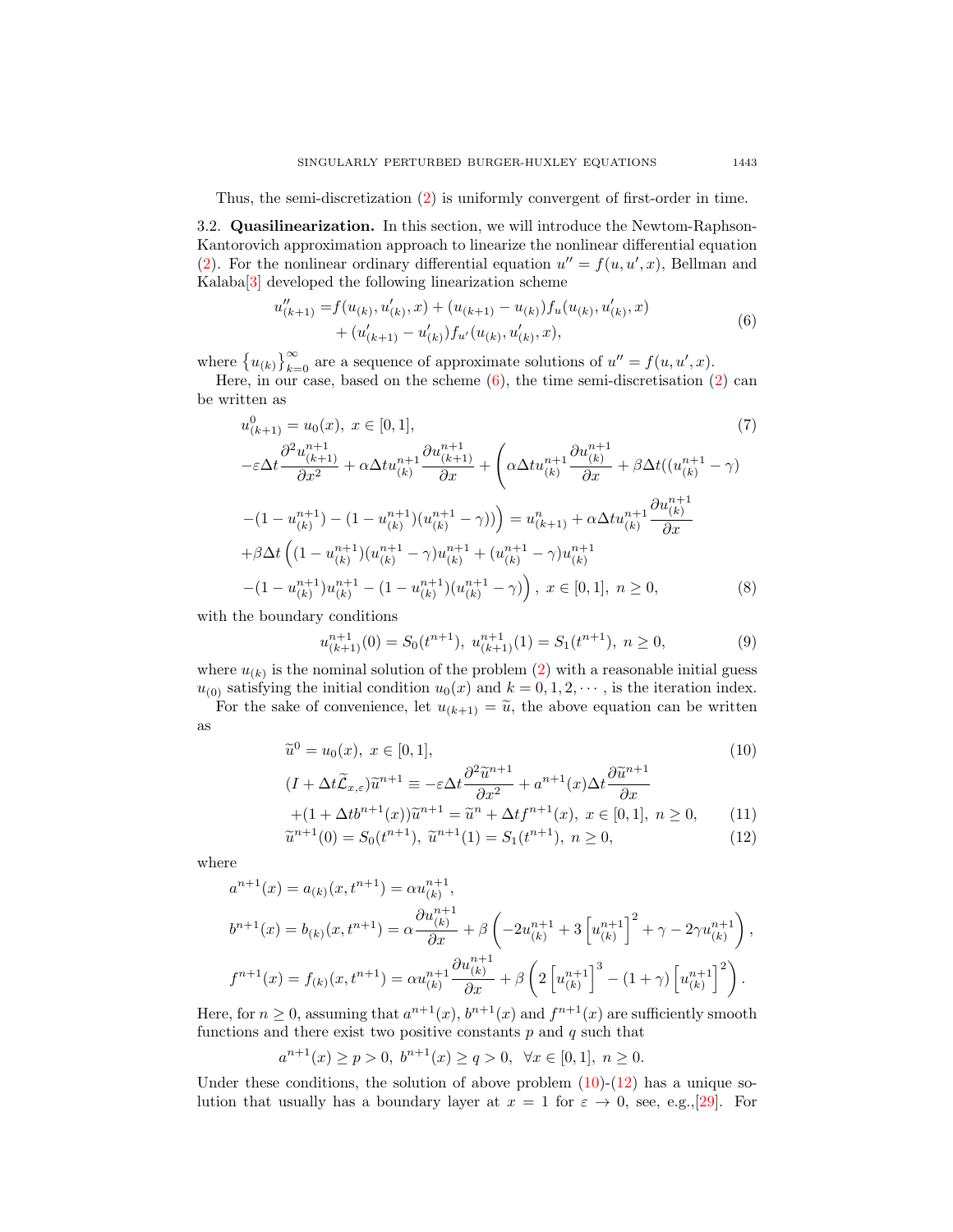$k = 0, 1, 2, \cdots$  and  $n \geq 0$ , we will solve the sequence of second order singularly perturbed linear boundary value problem  $(10)-(12)$  $(10)-(12)$  instead of solving the original nonlinear problem [\(2\)](#page-3-0). Furthermore, for the solution  $u^{n+1}(x)$  of original nonlinear problem [\(2\)](#page-3-0), we should prove that

<span id="page-5-0"></span>
$$
\lim_{k \to +\infty} u_{(k)}^{n+1}(x) = u^{n+1}(x), \ x \in [0, 1], \tag{13}
$$

whereas numerically, we require that

<span id="page-5-1"></span>
$$
\left|\tilde{u}^{n+1}(x) - u_{(k)}^{n+1}(x)\right| < \varepsilon, \ \ x \in [0, 1],\tag{14}
$$

where  $\varepsilon$  is a small tolerance value to terminate the computation.

Now, to obtain  $(13)$  or  $(14)$ , the following theorem shows that not only the convergence of this sequence  $\left\{ u_{k}^{n+1} \right\}_{k=1}^{\infty}$ is quadratic, but also its proportionality  $k=0$ constant is independent of  $k$ .

<span id="page-5-3"></span>**Theorem 3.3.** Let  $\left\{u_{(k)}^{n+1}\right\}_{k=1}^{\infty}$ be the sequence produced by quasilinearization tech-<br> $k=0$ nique at  $(n + 1)$  time level. Then, there exists a positive constant C, independent of  $k$ , such that

$$
||u_{(k+1)}^{n+1} - u_{(k)}^{n+1}||_{\infty} \leq C||u_{(k)}^{n+1} - u_{(k-1)}^{n+1}||_{\infty}^2.
$$

*Proof.* The proof can be seen in Theorem 5 of [\[13\]](#page-17-15).

4. Spatial discretization. In this section, we shall develop a finite difference scheme of  $(10)-(12)$  $(10)-(12)$  on the following non-uniform spatial mesh

$$
\overline{\Omega}_x^N = \{ 0 = x_0 < x_1 < \dots < x_N = 1 \}.
$$

Here, the spatial step size is denoted by

$$
h_i = x_i - x_{i-1}, \ i = 1, \cdots, N.
$$

Firstly, for a given mesh function  $v(x_i, t_n) = v_i^n$ , we define some difference operators as follows:

$$
D_x^+ v_i^n = \frac{v_{i+1}^n - v_i^n}{h_{i+1}}, \ D_x^- v_i^n = \frac{v_i^n - v_{i-1}^n}{h_i},
$$
  

$$
D_x^2 v_i^n = \frac{D_x^+ v_i^n - D_x^- v_i^n}{h_i}, \ h_i^n = \frac{h_i + h_{i+1}}{2}.
$$

Then, on  $\overline{\Omega}_x^N$  $x$ , the finite difference spatial discretization of  $(10)$ - $(12)$  takes the form

<span id="page-5-2"></span>
$$
\begin{cases}\nU_i^0 = u_0(x_i), \\
(I + \Delta t \bar{\mathcal{L}}_{x,\varepsilon}^N) U_i^{n+1} = U_i^n + \Delta t f_i^{n+1}, \ i = 1, \cdots, N-1, n \ge 0, \\
U_0^{n+1} = S_0(t^{n+1}), \ U_N^{n+1} = S_1(t^{n+1}), \ n \ge 0,\n\end{cases} \tag{15}
$$

where  $\bar{\mathcal{L}}_{x,\varepsilon}^{N}$  is the discretization of the differential operator  $\bar{\mathcal{L}}_{x,\varepsilon}$ , which takes the following form:

$$
\bar{\mathcal{L}}_{x,\varepsilon}^N U_i^{n+1} = -\varepsilon D_x^2 U_i^{n+1} + a_i^{n+1} D_x^{-} U_i^{n+1} + b_i^{n+1} U_i^{n+1}.
$$

Here,  $U_i^n$  is the numerical solution of exact solution  $u(x_i, t_n)$  and

$$
a_i^{n+1} = a(x_i, t^{n+1}), b_i^{n+1} = b(x_i, t^{n+1}), f_i^{n+1} = f(x_i, t^{n+1}).
$$

 $\Box$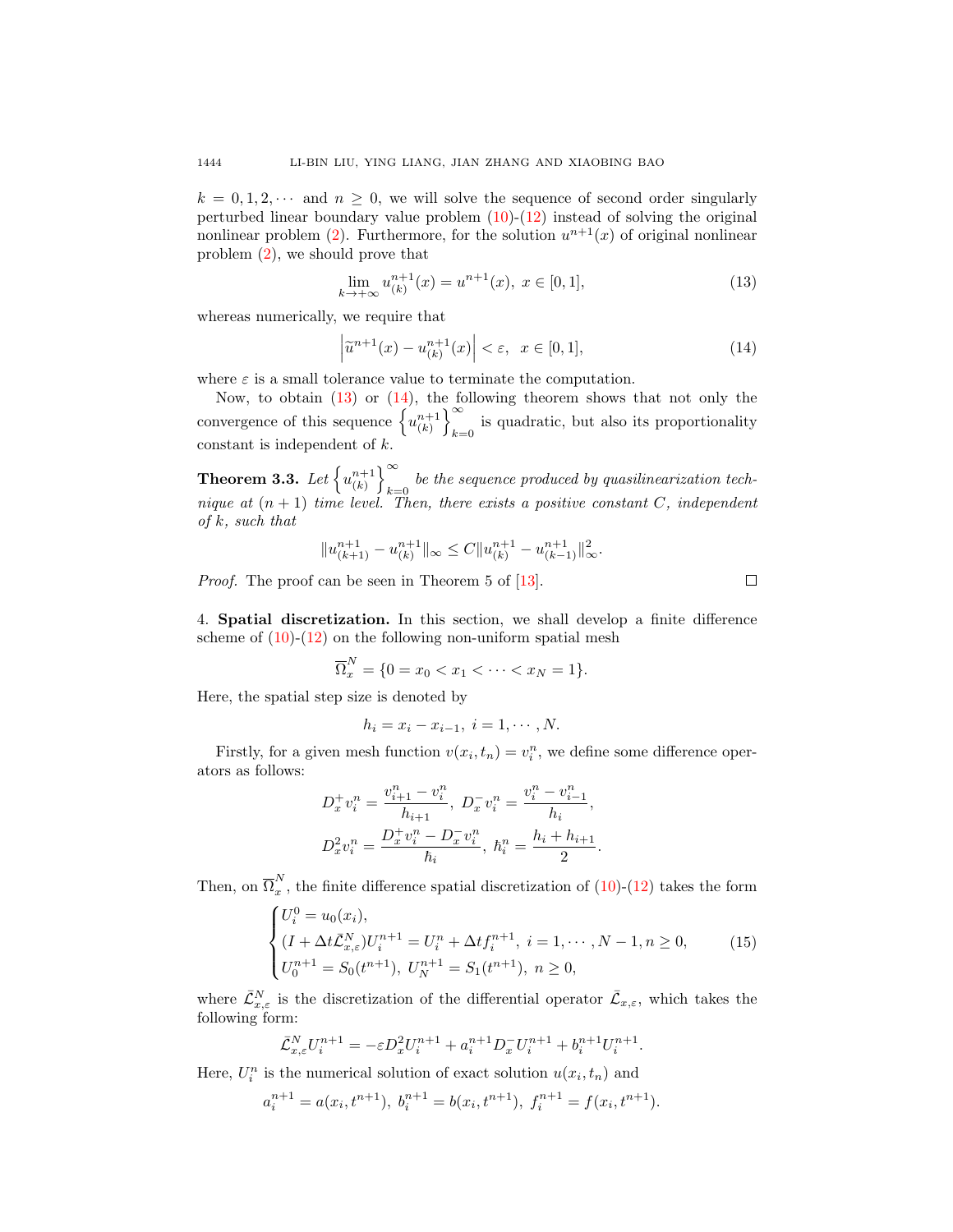**Remark 1.** Here, by choosing a reasonable initial approximation  $u_{(0)}^{n+1}$ , we iteratively solve the linear boundary value problem  $(10)-(12)$  $(10)-(12)$  to obtain the solution  $u_{(k)}^{n+1}$ . At every iteration, we opt to numerically solve the problem [\(10\)](#page-4-1)-[\(12\)](#page-4-1) using the upwind finite difference scheme [\(15\)](#page-5-2), where we use the center finite difference scheme to approximate the derivatives  $\frac{\partial u_{(k)}^{n+1}}{\partial x}$  given in  $b^{n+1}(x)$  and  $f^{n+1}(x)$ .

5. Adaptive spatial grid algorithm. It is well known that the monitor functions are used by many authors  $[21, 22, 4, 5]$  $[21, 22, 4, 5]$  $[21, 22, 4, 5]$  $[21, 22, 4, 5]$  $[21, 22, 4, 5]$  $[21, 22, 4, 5]$  to obtain adaptive grid algorithms that produce layer-resolving meshes in solving singularly perturbed ordinary differential equations. In recent years, there has been tremendous interest in developing the adaptive grid approach of singularly perturbed parabolic equations [\[10,](#page-17-19) [11,](#page-17-20) [12\]](#page-17-21). It should be pointed out that the authors in [\[10,](#page-17-19) [11\]](#page-17-20) obtained a different spatial mesh on each time level  $t_n$  by equidistributing a monitor function  $M(u(x, t_n), x)$ . Meanwhile, the authors  $[12]$  used the idea of equidistributing the spatial grids for a fixed time level  $T_0(0 < T_0 \leq T)$  and obtained a spatial grid for all the levels. However, it is hard to find the fixed time level  $T_0$  which can reflect the information of boundary layer. This drawback motivates to construct a spatial grid which is suitable for all time levels, in which the same order of convergence and the error estimation can be established.

Here, for singularly perturbed Burger-Huxley equation, in order to construct such a nonuniform spatial grid, we use the idea of equidistribution of a monitor function which is given by

<span id="page-6-0"></span>
$$
M(u(x,t),x) = \max_{0 \le t \le T} \left\{ \sqrt{1 + \left| \frac{\partial u(x,t)}{\partial x} \right|^2} \right\}.
$$
 (16)

Thus, a grid is said to be equidistributing  $M(u(x, t), x)$ , if

$$
\int_{x_{i-1}}^{x_i} M(u(s,t),s)ds = \frac{1}{N} \int_0^1 M(u(s,t),s)ds, \ i = 1, \cdots, N. \tag{17}
$$

Let  $\hat{U}^n(x) \in C[0,1]$  be a piecewise linear interpolant function through the knots  $(x_i, U_i^n)$ . Then, in practical computation, we choose the following monitor function

$$
\widetilde{M}(u(x,t),x) = \max_{0 \le n \le T/\Delta t} \left\{ \sqrt{1 + \left| \left( \widehat{U}^n(x) \right)' \right|^2} \right\},\tag{18}
$$

which is the discrete analogue of the monitor function  $(16)$ .

Therefore, to obtain the equidistribution grid and the corresponding numerical solution, we construct the following iteration algorithm:

**Step 1.** Take  $k = 0$ , let the uniform spatial mesh  $\left\{ x_i^{(k)} = i/N, i = 0, 1, \cdots, N \right\}$  be the initial mesh.

**Step 2.** For  $k = 1, 2, \dots$ , assuming that the mesh  $\{x_i^{(k)}\}$  is given, compute the discrete solution  $U_i^{n,(k)}$  that satisfy [\(15\)](#page-5-2) on  $\left\{x_i^{(k)}\right\}$ . For each i, let  $h_i^{(k)} = x_i^{(k)} - x_{i-1}^{(k)}$ and

$$
l_i^{(k)} = h_i^{(k)} \max_{0 \le n \le T/\Delta t} \left\{ \sqrt{1 + \left( D_x^{-} U_i^{(k)} \right)^2} \right\}
$$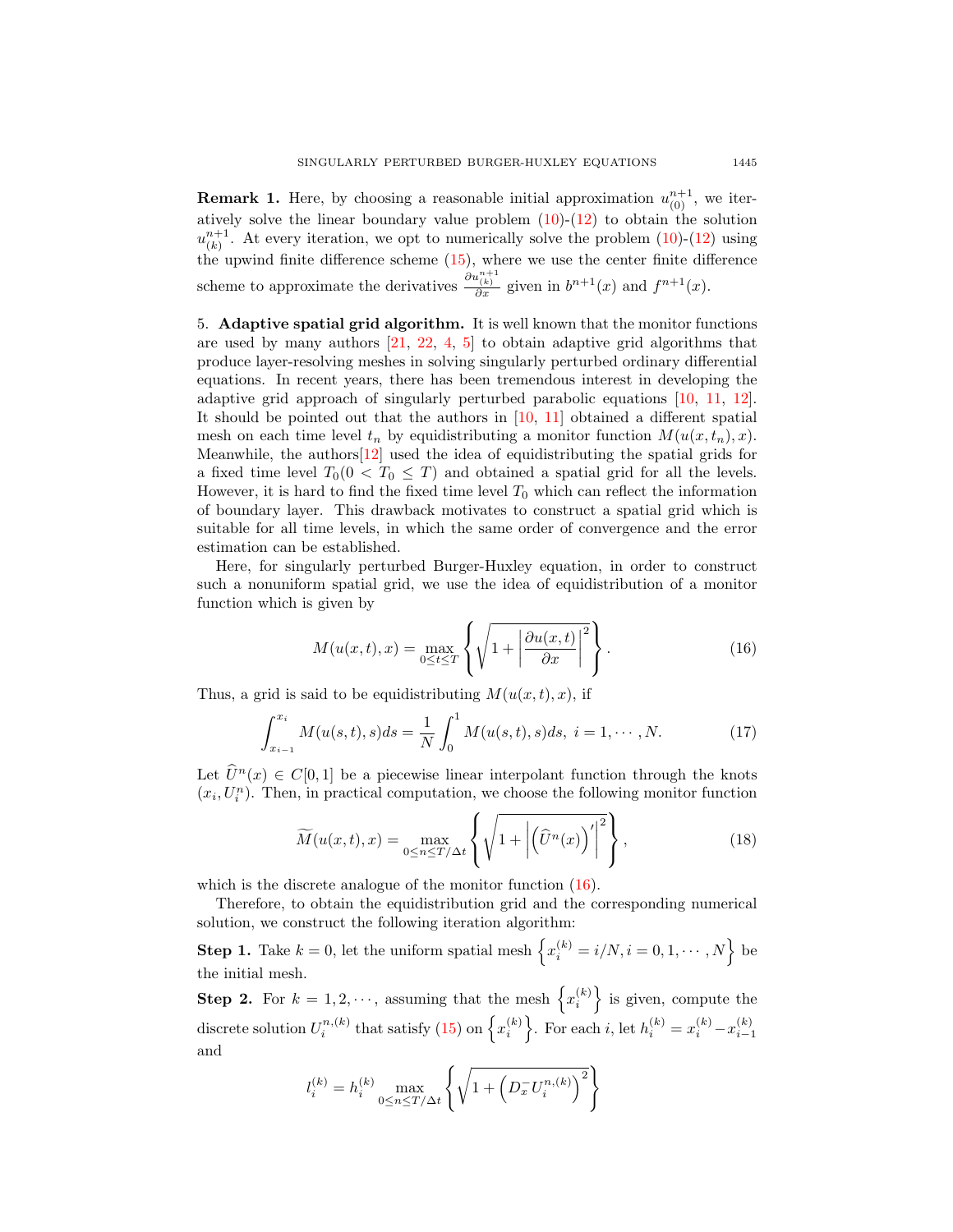$$
= \max_{0 \le n \le T/\Delta t} \left\{ \sqrt{\left(h_i^{(k)}\right)^2 + \left(U_i^{(k)} - U_{i-1}^{(k)}\right)^2} \right\}
$$

be the maximum distance between the points  $\left(x_{i-1}^{(k)}, U_{i-1}^{n,(k)}\right)$  and  $\left(x_i^{(k)}, U_i^{n,(k)}\right)$ . Then, the total maximum arc-length can be written as

$$
L^{(k)} = \sum_{i=1}^{N} l_i^{(k)} = \sum_{i=1}^{N} \max_{0 \le n \le T/\Delta t} \left\{ \sqrt{\left(h_i^{(k)}\right)^2 + \left(U_i^{(n)} - U_{i-1}^{(n)}\right)^2} \right\}.
$$

**Step 3.** Test mesh: Let  $C_0$  be a user chosen constant with  $C_0 > 1$ . If the stopping criterion

<span id="page-7-2"></span>
$$
\frac{\max_{1 \le i \le N} l_i^{(k)}}{L^{(k)}} \le \frac{C_0}{N}
$$
\n
$$
(19)
$$

holds true, then go to **Step 5**. Otherwise, continue to **Step 4**.

Step 4. Generate a new mesh by equidistributing arc-length of current computed solution: choose point  $0 = x_0^{(k+1)} < x_1^{(k+1)} < \cdots < x_N^{(k+1)} = 1$  such that

$$
\int_{x_{i-1}^{(k+1)}}^{x_i^{(k+1)}} \sqrt{1+\max_{0\leq n\leq T/\Delta t}\left\{\widehat{U}^{n,(k)}(x)\right\}}=L^{(k)}/N,
$$

where  $i = 1, 2, \dots, N$  and  $\hat{U}^{n,(k)}(x) \in C[0,1]$  is a piecewise linear interpolant function through the knots  $\left(x_i, U_i^{n,(k)}\right)$ . Return to **Step 3**.

**Step 5.** Take  $\{x_i^{(k)}\}$  as the final mesh and calculate the corresponding solution  $U_i^n$ , then stop.

6. Error analysis. In this section, in order to derive an a posteriori error estimate for the fully discrete scheme of [\(15\)](#page-5-2), we will list some preliminary results as follows.

Firstly, we rewrite  $(11)$  in the form

<span id="page-7-0"></span>
$$
\widetilde{\mathcal{L}}_{x,\varepsilon} \widetilde{u}^{n+1} = -\frac{\widetilde{u}^{n+1} - \widetilde{u}^n}{\Delta t} + f^{n+1}(x) \equiv g^n(x) + \phi^{n+1}(x), \ x \in (0,1), \tag{20}
$$

$$
\widetilde{u}^{n+1}(0) = S_0(t^{n+1}), \ \widetilde{u}^{n+1}(1) = S_1(t^{n+1}),\tag{21}
$$

where  $\phi^{n+1}(x) = f^{n+1}(x) = f_{(k)}(x, t^{n+1}), n \ge 0.$ 

It is easy to see that the operator  $(I + \Delta t \mathcal{L}_{x,\varepsilon})$  satisfies the maximum principle, which implies  $\left\| \tilde{u}^{n+1} \right\|_{\infty} \leq C$ . In addition, under the sufficient smoothness of the function  $f^{n+1}(\infty)$  the function  $g^{n}(\infty)$  of  $f^{n+1}(\infty)$  is a uniformly hounded in the gratial function  $f^{n+1}(x)$ , the function  $g^{n}(x)+f^{n+1}(x)$  is  $\varepsilon$ -uniformly bounded in the spatial domain.

Denote

$$
\tilde{\mathbf{u}} = (\tilde{u}^1, \tilde{u}^2, \cdots, \tilde{u}^M)^T, \n\mathbf{S}_0 = (S_0(t^1), \cdots, S_0(t^M))^T, \n\mathbf{S}_1 = (S_1(t^1), \cdots, S_1(t^M))^T, \n\mathbf{F}(x) = (g^0(x) + \phi^1(x), \cdots, g^{M-1}(x) + \phi^M(x))^T
$$

the Equation  $(20)$  can be written into the following system of equations

<span id="page-7-1"></span>
$$
\mathcal{L}_{x,\varepsilon}\widetilde{\mathbf{u}} \equiv -\varepsilon \widetilde{\mathbf{u}}_{xx} + A(x)\widetilde{\mathbf{u}}_x + B(x)\widetilde{\mathbf{u}} = \mathbf{F}(x), \ x \in (0,1),\tag{22}
$$

,

$$
\widetilde{\mathbf{u}}(0) = \mathbf{S}_0, \ \widetilde{\mathbf{u}}(1) = \mathbf{S}_1,\tag{23}
$$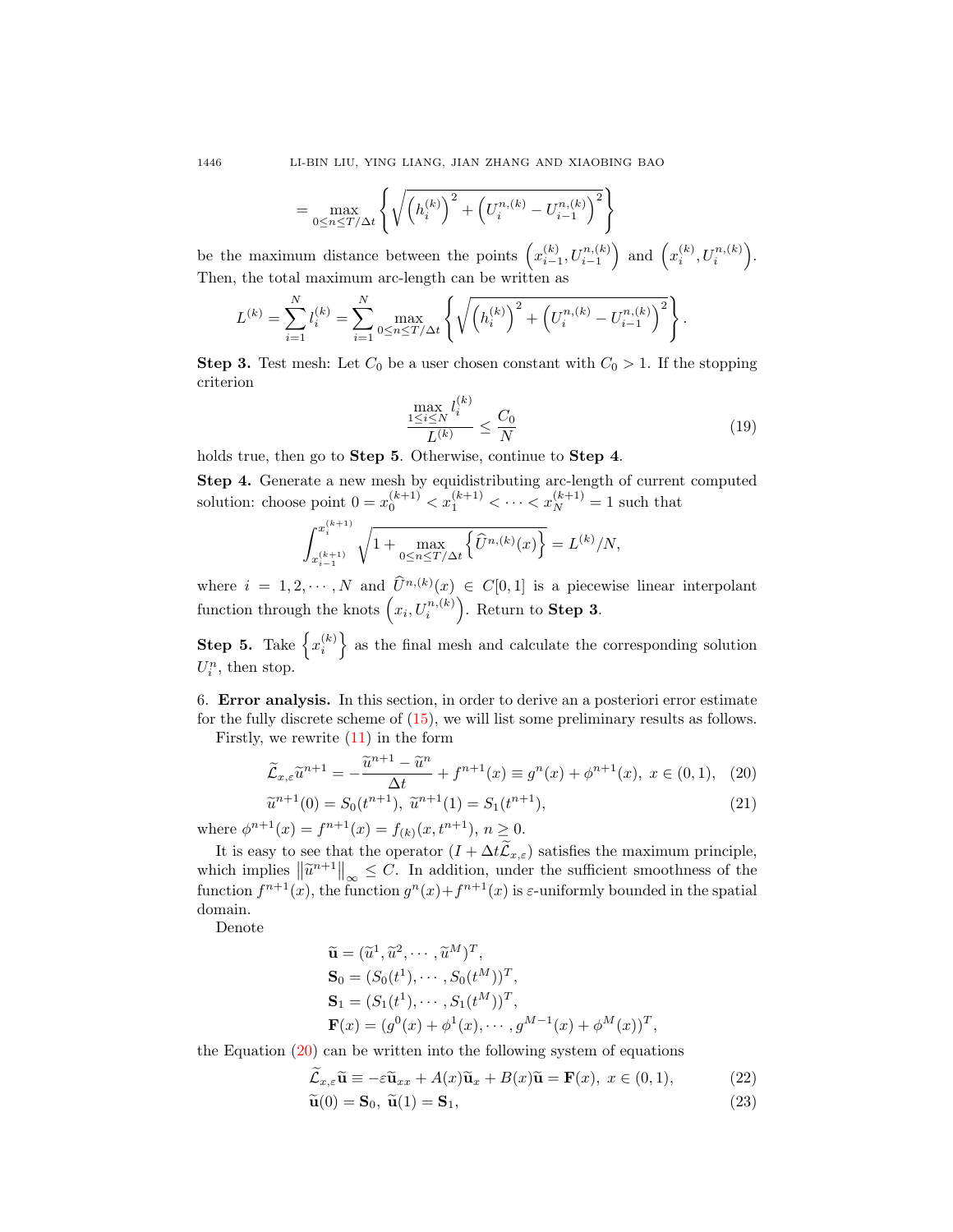where  $A(x) = \text{diag}(a^1(x), \dots, a^M(x)), B(x) = \text{diag}(b^1(x), \dots, b^M(x))$  are  $M \times M$ diagonal matrixes, respectively.

Obviously, the simple upwind finite difference scheme of [\(22\)](#page-7-1) can be written into the following matrix form

<span id="page-8-0"></span>
$$
\mathcal{L}_{x,\varepsilon}^{N}\widetilde{\mathbf{U}}_{i} \equiv -\varepsilon D_{x}^{2}\widetilde{\mathbf{U}}_{i} + A(x_{i})D_{x}^{-}\widetilde{\mathbf{U}}_{i} + B(x_{i})\widetilde{\mathbf{U}}_{i} = \mathbf{F}(x_{i}),
$$
\n(24)

$$
\mathbf{U}(0) = \mathbf{S}_0, \ \mathbf{U}(1) = \mathbf{S}_1,\tag{25}
$$

where  $\widetilde{\mathbf{U}}_i = (\widetilde{U}_i^1, \cdots, \widetilde{U}_i^M)^T$  is the approximation solution of  $\widetilde{\mathbf{u}}(x_i)$ .<br>Not be beed on the above preparation work, we can obtain the fa

Next, based on the above preparation work, we can obtain the following result:

**Theorem 6.1.** Let  $\tilde{\mathbf{u}}(x)$  be the solution of  $(22)$ ,  $\mathbf{U}_i$  be the solution of  $(24)$  on an arbitrary nonuniform mesh  $\overline{\Omega}^N_x$  and  $\widehat{U}(x)$  be piecewise linear interpolant function vector through knots  $(x_i, \mathbf{U}_i)$ . Then we have

$$
\|\widetilde{\mathbf{u}}(x) - \widehat{\mathbf{U}}(x)\|_{\infty} \le C \left\{ \max_{1 \le i \le N} h_i \left[ \max_{1 \le n \le M} \left| D_x^{-} \widetilde{U}_i^{n} \right| \right] + \max_{1 \le i \le N} h_i \right\}.
$$
 (26)

*Proof.* The proof is similar to Theorem 3.1 in [\[23\]](#page-17-22).

Furthermore, based on the properties of discrete Green's function
$$
[22]
$$
, we can obtain the following convergence result:

<span id="page-8-1"></span>**Theorem 6.2.** Let  $\tilde{\mathbf{u}}(x)$  be the solution of [\(22\)](#page-7-1),  $\tilde{\mathbf{U}}_i$  be the solution of [\(24\)](#page-8-0) on a nonuniform grid  ${x_i}_{i=0}^N$  generated by the above adaptive spatial grid algorithm. Then we have the following bound

$$
\left\| \widetilde{\mathbf{u}}(x_i) - \widetilde{\mathbf{U}}_i \right\|_{\infty} \leq CN^{-1}.
$$
 (27)

*Proof.* The proof is similar to Theorem 4.2 in [\[6\]](#page-15-8).

From Theorem [6.2,](#page-8-1) an easy induction gives the following result:

**Theorem 6.3.** For each time level  $n = 1, \dots, M$ , let  $\tilde{u}^n(x)$  be the solution of  $n \text{ real form } (40)$  (10) (10) and  $\tilde{u}^n$  be the solution of discrete system  $(91)$  coloridated an a problem [\(10\)](#page-4-1)-[\(12\)](#page-4-1) and  $\tilde{U}_i^n$  be the solution of discrete system [\(24\)](#page-8-0) calculated on a grid  ${x_i}_{i=0}^N$  generated by the above adaptive spatial grid algorithm. Then we have the following bound

$$
\max_{0 \le i \le N} \left| \tilde{u}^n(x_i) - \tilde{U}_i^n \right| \le CN^{-1}.
$$
\n(28)

<span id="page-8-2"></span>Corollary 1. If we take  $N^{-q} \le C\Delta t$  with  $0 < q < 1$ , then we have

$$
\max_{0 \le i \le N} \left| \tilde{u}^n(x_i) - \tilde{U}_i^n \right| \le C\Delta t N^{-1+q}.\tag{29}
$$

Now, we give the main result of our paper.

**Theorem 6.4.** Let  $u(x, t)$  be the exact solution of the Burgers-Huxley equation [\(1\)](#page-0-0),  $\tilde{u}^n(x)$  be the solution of the semi-discrete problem [\(10\)](#page-4-1)-[\(12\)](#page-4-1) after the time<br>discretization and quasilinearization process and  $U^n$  be the solution of fully discrete discretization and quasilinearization process and  $U_i^n$  be the solution of fully discrete scheme [\(15\)](#page-5-2) calculated on a grid  ${x_i}_{i=0}^N$  generated by the above adaptive spatial grid algorithm and time level  $t_n = n\Delta t$ . Assume that  $N^{-q} \le C\Delta t$  with  $0 < q < 1$ . Then we have the following bound

<span id="page-8-3"></span>
$$
\max_{0 \le i \le N} |u(x_i, t_n) - U_i^n| \le C(\Delta t + N^{-1+q}).\tag{30}
$$

 $\Box$ 

 $\Box$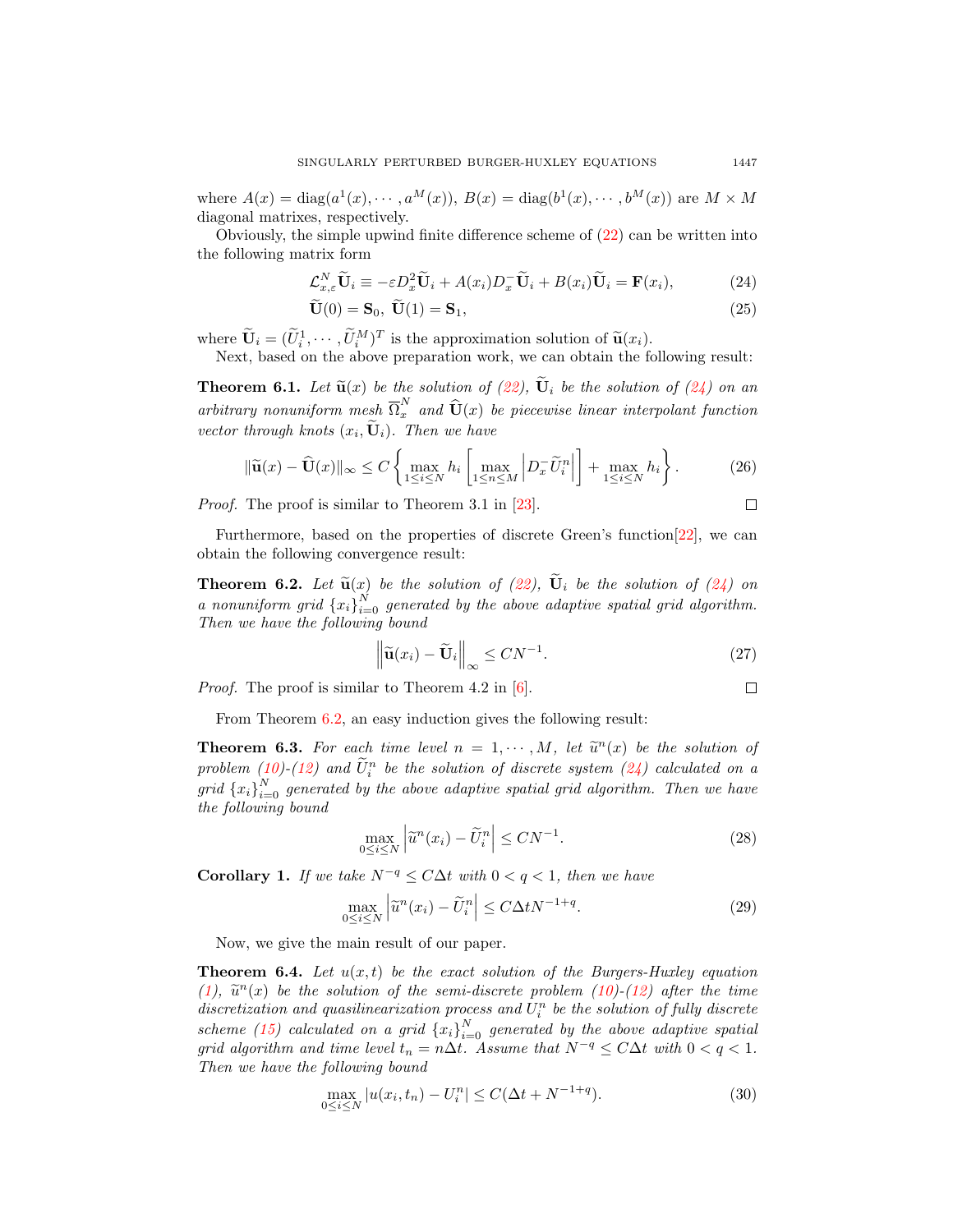*Proof.* Let  $E_i^n = u(x_i, t_n) - U_i^n$ ,  $0 \le i \le N$  be the global error at time level  $t_n$ ,  $1 \leq n \leq M$ . Then, splitting the global error  $\{E_i^n\}$  as follows:

$$
|E_i^n| \le |u(x_i, t_n) - \widehat{u}^n(x_i)| + |\widehat{u}^n(x_i) - \widetilde{u}^n(x_i)| + |\widetilde{u}^n(x_i) - \widetilde{U}_i^n| + |\widetilde{U}_i^n - U_i^n|.
$$

From [\(4\)](#page-3-1) and Corollary [1,](#page-8-2) we have

<span id="page-9-0"></span>
$$
\max_{0 \le i \le N} |u(x_i, t_n) - \widehat{u}^n(x_i)| \le C (\Delta t)^2, \qquad (31)
$$

$$
\max_{0 \le i \le N} \left| \tilde{u}^n(x_i) - \tilde{U}_i^n \right| \le C \Delta t N^{-1+q}.
$$
\n(32)

For  $\forall \varepsilon > 0$ , it follows from Theorem [3.3](#page-5-3) that

$$
|\hat{u}^n(x_i) - \tilde{u}^n(x_i)| < \varepsilon. \tag{33}
$$

 $\Box$ 

Then, by applying the stability of the fully discrete scheme [\(15\)](#page-5-2), we obtain

<span id="page-9-1"></span>
$$
\max_{0 \le i \le N} \left| \tilde{U}_i^n - U_i^n \right| \le C \max_{0 \le i \le N} \left| u(x_i, t_{n-1}) - U_i^{n-1} \right|.
$$
 (34)

Finally, let  $\varepsilon = C\Delta t(\Delta t + N^{-1+q}) > 0$ , from [\(31\)](#page-9-0)-[\(34\)](#page-9-1), we obtain the following recurrence relation:

$$
\max_{0 \le i \le N} |E_i^n| \le C\Delta t (\Delta t + N^{-1+q}) + \max_{0 \le i \le N} |E_i^{n-1}|,\tag{35}
$$

and hence, the result [\(30\)](#page-8-3) follows from it.

7. Numerical examples and discussion. In this section, we will give some numerical results obtained by the fully discrete scheme [\(15\)](#page-5-2) for two test problems on the rectangular mesh  $\overline{\Omega}_x^N \times S_t^M$ , where  $\overline{\Omega}_x^N$  $\int_{x}^{\infty}$  is the equidistribution mesh generated from the numerical algorithm. It is well known that the constant  $C_0$  in the above adaptive spatial mesh algorithm gives an intimation of how close we are from the equidistribution of the monitor function. In all the numerical experiments, we take  $C_0 = 2$  and begin with  $N = 32$  and the time step  $\Delta t = 0.05$  and we multiply N by two and divide  $\Delta t$  by two.

For small enough values of the parameters  $\varepsilon$ , the exact solution of the following examples are not available. Therefore, we use the double mesh principal to calculate the maximum point-wise error, which are defined as

$$
E_{\varepsilon}^{N,M} = \max_{\substack{0 \le i \le N, \\ 0 \le n \le M}} \left| U^{N,M}(x_i, t_n) - U^{2N,2M}(x_i, t_n) \right|, \tag{36}
$$

where  $U^{N,M}(x_i, t_n)$  denote the numerical solution obtained on the mesh with N mesh intervals in the spatial direction and M mesh intervals in the time direction. From these values, we compute the corresponding order of convergence by

$$
r_{\varepsilon}^{N,M} = \log_2\left(\frac{E_{\varepsilon}^{N,M}}{E_{\varepsilon}^{2N,2M}}\right). \tag{37}
$$

In addition, for the above Newton linearization process, we use the following convergence criterion for the numerical solution

$$
\left| U_{(k+1)}^{n+1}(x_i) - U_{(k)}^{n+1}(x_i) \right| \le 10^{-10}.
$$

Here, we chose 0 as the initial guess in all cases and the iterations were stopped when the absolute error tolerance is achieved.

For comparison purposes, we use the upwind differences scheme [\(15\)](#page-5-2) on the piecewise-uniform Shishkin mesh, which is constructed as follows[\[19,](#page-17-14) [13\]](#page-17-15): Let N

$$
1448\\
$$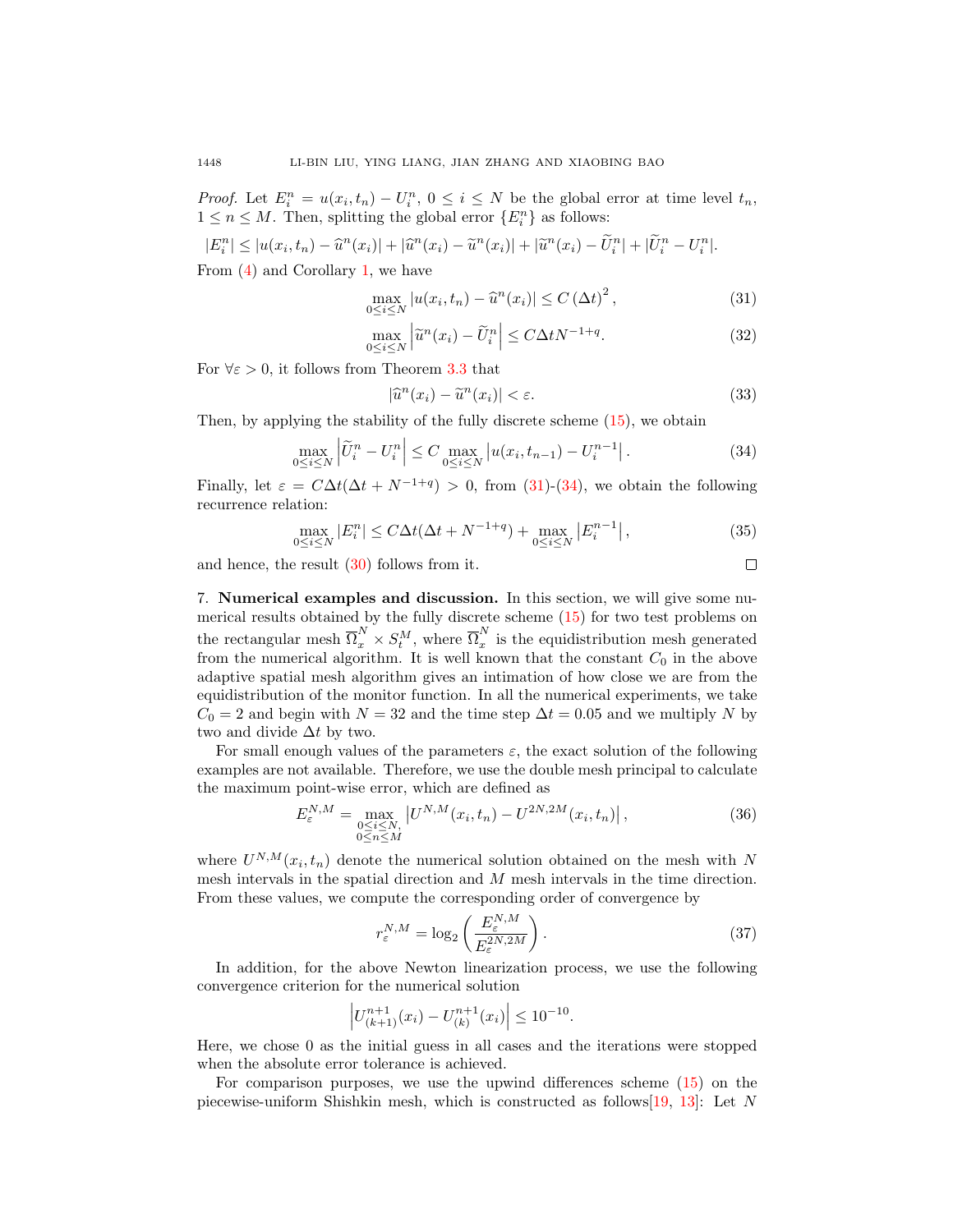be divisible by 2 and  $\tau$  be the transition parameter which determines the point of transition from a fine mesh to the coarse mesh and is defined as

$$
\tau = \min\left[\frac{1}{2}, \theta \varepsilon \ln N\right],\tag{38}
$$

where  $\theta$  is the constant whose value depends upon the method applied. Here, we choose  $\theta = 1$ . Then, we divide [0, 1] into two subdomains  $[0, 1 - \tau]$  and  $[1 - \tau, 1]$ . Finally, we place  $N/2$  number of subintervals in each of the subdomains and obtain the Shishkin mesh as follows:

$$
\overline{\Omega}_{\varepsilon}^N = \{x_i : x_i = 2\tau i/N, 0 \le i \le N/2; x_i = x_{i-1} + 2(1-\tau)/N, N/2 < i \le N\}.
$$

Example 5.1. In this example, we consider the following singularly perturbed Burgers-Huxley equation

$$
\begin{cases}\n\frac{\partial u}{\partial t} + u \frac{\partial u}{\partial x} - \varepsilon \frac{\partial^2 u}{\partial x^2} - (1 - u)(u - 0.5)u = 0, (x, t) \in (0, 1) \times (0, 1], \\
u(x, 0) = x(1 - x^2), 0 < x < 1, \\
u(0, t) = u(1, t) = 0, t \in [0, 1].\n\end{cases} \tag{39}
$$

In Table 1, we give the maximum point-wise error  $E_{\varepsilon}^{N,M}$  for  $\varepsilon = 2^{-j}$ ,  $j = 0, 2, \cdots, 18$ . Meanwhile, the orders of convergence associated with the fully discrete scheme [\(15\)](#page-5-2) are listed in Table 2. It is shown from these results that, with the increase of N and M, the convergence order of the presented numerical method is more and more close to 1. To compare our results, the computed errors and the corresponding orders of convergence for the well-known layer-adapted meshes, Shishkin mesh, are given in Tables 3-4. Obviously, as can be seen from Tables 1-4 that adaptive grid method presented in this paper produced better results than that produced by using the Shishkin mesh.

In addition, the numerical solution is plotted in Figure 1 for  $N = 64$ ,  $M = 40$ and  $\varepsilon = 2^{-14}$ . Meanwhile, Figure 2 shows the computed solution at different time levels. It is shown from Figures 1-2 that the numerical solution of Example 5.1 has a boundary layer near  $x = 1$  with the time variable  $t \to 1$ . Furthermore, in order to make the reader's understanding of the meshes generation by the above spatial grid algorithm, the process of grid movement after each iteration is plotted in Figure 3 for  $N = 64$ ,  $M = 40$  and  $\varepsilon = 2^{-12}$ , which should be read from bottom to top. The left of this figure is labeled with the value of  $C_0$  for which the stopping criterion [\(19\)](#page-7-2) becomes an equation. It is shown from Figure 3 that taking any smaller value of  $C_0$ will increase the number of iterations. Obviously, the mesh starts to move toward the boundary  $x = 1$  after each iteration. Thus, the presented adaptive grid method has the advantage that without any prior information of the boundary layer.

Example 5.2. Consider the following singularly perturbed Burger's equation:

$$
\begin{cases}\n u_t + u \frac{\partial u}{\partial x} - \varepsilon u_{xx} = 0, \ (x, t) \in (0, 1) \times (0, 1], \\
 u(x, 0) = x(1 - x^2), \ 0 < x < 1, \\
 u(0, t) = u(1, t) = 0, \ t \in [0, 1].\n\end{cases} \tag{40}
$$

For  $\varepsilon = 2^{-j}$ ,  $j = 0, 2, \dots, 18$ , the calculated maximum point-wise errors and the corresponding order convergence for Example 5.2 are listed in Tables 5-6, respectively. The numerical results given in Table 6 reveal the first-order uniform convergence with the increase of  $N$  and  $M$ . Furthermore, we have also compared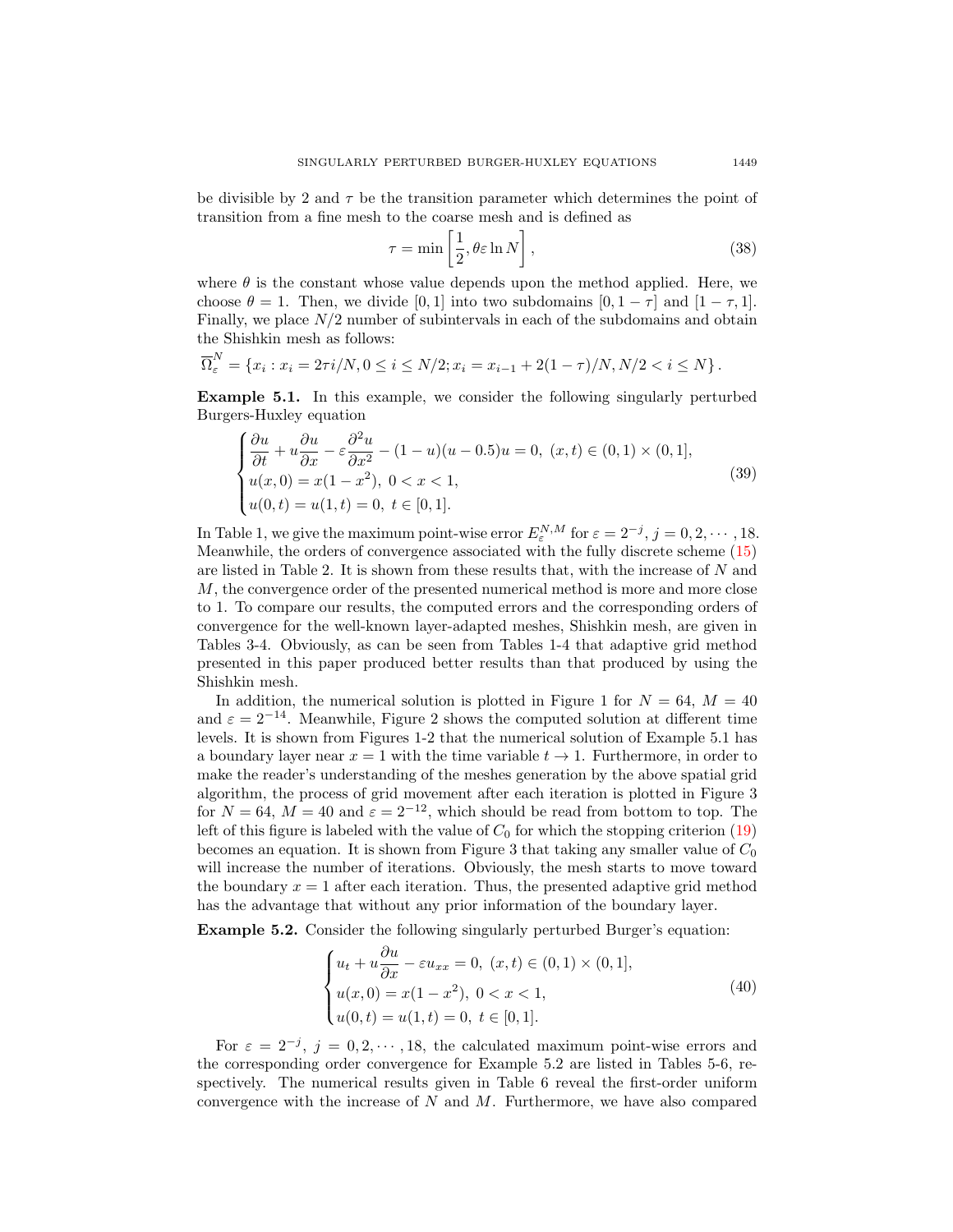TABLE 1. Maximum error of solution  $E_{\varepsilon}^{N,M}$  for Example 5.1 using the adaptive grid method.

| $\epsilon$     | Number of intervals $N$ /time size $\Delta t$ |                   |                    |                     |                     |                    |
|----------------|-----------------------------------------------|-------------------|--------------------|---------------------|---------------------|--------------------|
|                | $32/\frac{1}{20}$                             | $64/\frac{1}{40}$ | $128/\frac{1}{80}$ | $256/\frac{1}{160}$ | $512/\frac{1}{320}$ | $\frac{1024}{640}$ |
| 2 <sup>0</sup> | 2.4400e-02                                    | 1.4033e-02        | 7.5889e-03         | 3.9547e-03          | $2.0227e-03$        | $1.0233e-03$       |
| $2^{-2}$       | 1.8830e-02                                    | 1.1126e-02        | 6.5407e-03         | 3.6221e-03          | 1.9209e-03          | 1.0074e-03         |
| $2^{-4}$       | 2.0658e-02                                    | 1.2614e-02        | 7.0567e-03         | 3.7952e-03          | 1.9563e-03          | $1.0231e-03$       |
| $2^{-6}$       | 2.5289e-02                                    | 1.7672e-02        | $9.0066e-03$       | 4.8378e-03          | 2.5035e-03          | 1.2731e-03         |
| $2^{-8}$       | 3.8607e-02                                    | 1.9497e-02        | 1.1221e-02         | $6.2852e-03$        | 3.3405e-03          | 1.7233e-03         |
| $2^{-10}$      | 9.3183e-02                                    | $7.0120e-02$      | 4.4773e-02         | 2.0546e-02          | $1.0545e-02$        | 5.1608e-03         |
| $2^{-12}$      | 1.7017e-01                                    | 1.0083e-01        | $6.2216e-02$       | 3.9526e-02          | 2.0493e-02          | $1.0027e-02$       |
| $2^{-14}$      | 2.0410e-01                                    | 1.6703e-01        | $9.2110e-02$       | 5.2580e-02          | 2.8766e-02          | 1.6523e-02         |
| $2^{-16}$      | $2.0450e-01$                                  | 1.5975e-01        | $1.2612e-01$       | 6.9772e-02          | 3.8531e-02          | 2.0526e-02         |
| $2^{-18}$      | 2.5614e-01                                    | 2.1031e-01        | 1.3406e-01         | 8.5618e-02          | 4.8834e-02          | 2.6219e-02         |

TABLE 2. Rate of convergence of solution  $r_{\varepsilon}^{N,M}$  for Example 5.1 using the adaptive grid method.

| $\varepsilon$  |                     | Number of intervals $N$ /time size $\Delta t$ |                                 |                                   |                       |
|----------------|---------------------|-----------------------------------------------|---------------------------------|-----------------------------------|-----------------------|
|                | 32/<br>$rac{1}{20}$ | $64/\frac{1}{40}$                             | $\frac{1}{28}$ / $\frac{1}{80}$ | $\frac{1}{256}$ / $\frac{1}{160}$ | 512/<br>$rac{1}{320}$ |
| 2 <sup>0</sup> | 0.7981              | 0.8869                                        | 0.9403                          | 0.9673                            | 0.9831                |
| $2^{-2}$       | 0.7591              | 0.7664                                        | 0.8526                          | 0.9150                            | 0.9311                |
| $2^{-4}$       | 0.7117              | 0.8380                                        | 0.8948                          | 0.9560                            | 0.9352                |
| $2^{-6}$       | 0.5170              | 0.9724                                        | 0.8966                          | 0.9504                            | 0.9756                |
| $2^{-8}$       | 0.9856              | 0.7971                                        | 0.8362                          | 0.9119                            | 0.9549                |
| $2^{-10}$      | 0.4102              | 0.6472                                        | 1.1238                          | 0.9623                            | 1.0309                |
| $2^{-12}$      | 0.7550              | 0.6966                                        | 0.6544                          | 0.9477                            | 1.0312                |
| $2^{-14}$      | 0.2892              | 0.8587                                        | 0.8088                          | 0.8701                            | 0.7999                |
| $2^{-16}$      | 0.3563              | 0.3410                                        | 0.8540                          | 0.8566                            | 0.9086                |
| $2^{-18}$      | 0.2844              | 0.6496                                        | 0.6469                          | 0.8100                            | 0.8973                |

TABLE 3. Maximum error of solution  $E_{\varepsilon}^{N,M}$  for Example 5.1 calculated on Shishkin grid.

| $\varepsilon$  | Number of intervals $N$ /time size $\Delta t$ |                               |                                 |                            |                               |                    |
|----------------|-----------------------------------------------|-------------------------------|---------------------------------|----------------------------|-------------------------------|--------------------|
|                | $\frac{1}{32}$ / $\frac{1}{20}$               | $\frac{1}{64}$ $\frac{1}{40}$ | $\frac{1}{28}$ / $\frac{1}{80}$ | $\sqrt{256/\frac{1}{160}}$ | $\frac{1}{512/\frac{1}{320}}$ | $\frac{1024}{640}$ |
| 2 <sup>0</sup> | 2.5632e-02                                    | 1.6476e-02                    | 9.9288e-03                      | 5.6712e-03                 | 3.1149e-03                    | 1.7000e-03         |
| $2^{-2}$       | 2.9611e-02                                    | 1.8504e-02                    | 1.0796e-02                      | $6.0104e-03$               | 3.2417e-03                    | 1.7105e-03         |
| $2^{-4}$       | 3.1540e-02                                    | 2.0968e-02                    | 1.1706e-02                      | 6.3027e-03                 | 3.3320e-03                    | 1.7024e-03         |
| $2^{-6}$       | 3.4637e-02                                    | 1.7587e-02                    | 7.9159e-03                      | 3.8469e-03                 | 2.2367e-03                    | 2.5185e-03         |
| $2^{-8}$       | 8.3069e-02                                    | 6.3873e-02                    | 3.7579e-02                      | 1.9554e-02                 | 9.7037e-03                    | 3.0087e-03         |
| $2^{-10}$      | 8.3319e-02                                    | 1.1804e-01                    | 8.7025e-02                      | 5.1153e-02                 | 2.7435e-02                    | 1.1428e-02         |
| $2^{-12}$      | 5.9149e-02                                    | $1.2245e-01$                  | 1.4419e-01                      | 9.5806e-02                 | 5.5767e-02                    | 2.7152e-02         |
| $2^{-14}$      | 3.8012e-02                                    | 1.2070e-01                    | 1.9830e-01                      | 1.4945e-01                 | 9.1763e-02                    | 5.4821e-02         |
| $2^{-16}$      | 3.7835e-02                                    | 8.8086e-02                    | 1.9473e-01                      | 2.0775e-01                 | 1.3885e-01                    | 9.6989e-02         |
| $2^{-18}$      | 3.7788e-02                                    | 3.6581e-02                    | 1.7951e-01                      | 2.5413e-01                 | 1.9134e-01                    | 1.4338e-01         |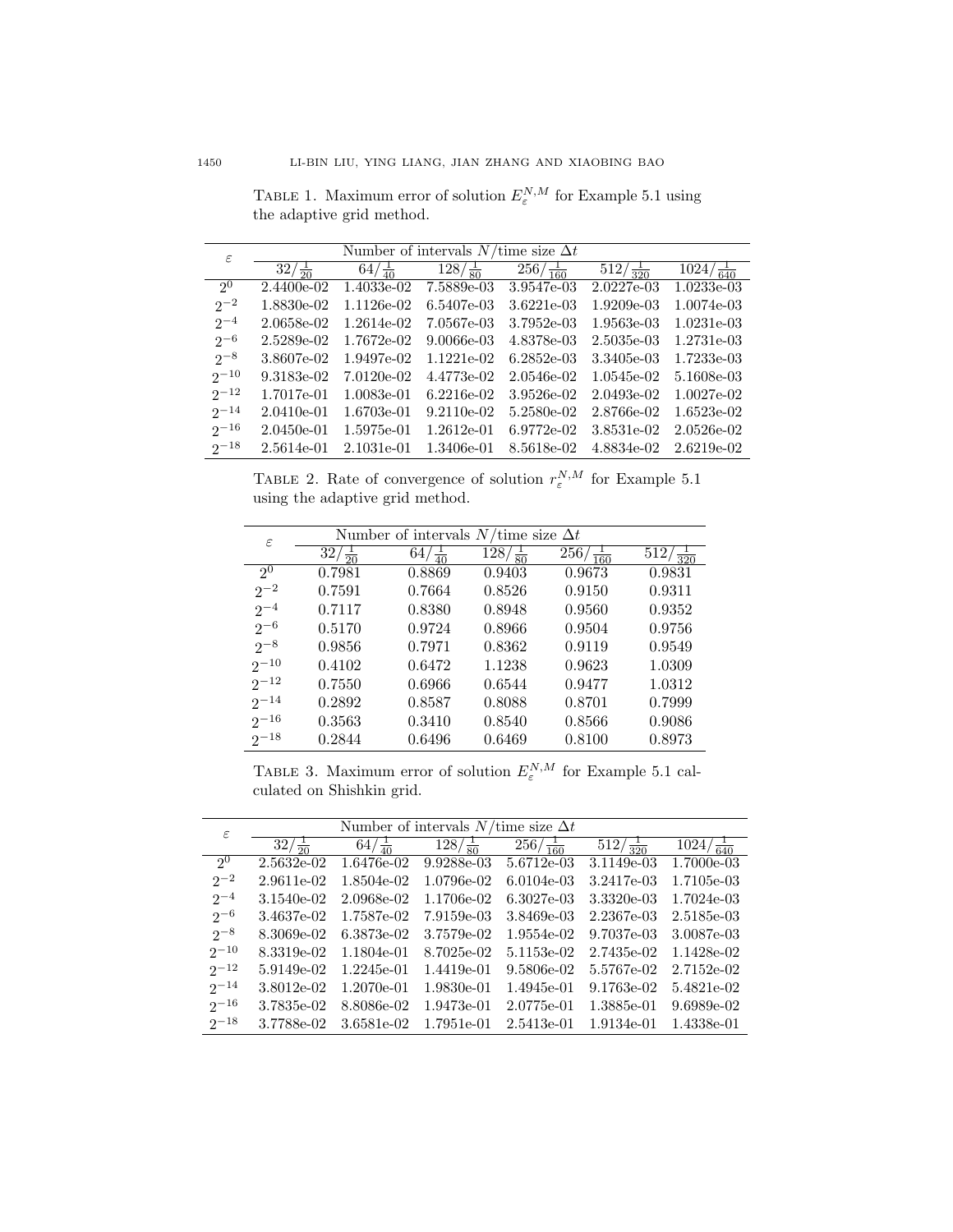| $\varepsilon$  |           | Number of intervals $N$ /time size $\Delta t$ |                           |                                   |                         |
|----------------|-----------|-----------------------------------------------|---------------------------|-----------------------------------|-------------------------|
|                | 32,       | 64<br>$rac{1}{40}$                            | $\sqrt{128}/\frac{1}{80}$ | $\frac{1}{256}$ / $\frac{1}{160}$ | 512/<br>$\frac{1}{320}$ |
| 2 <sup>0</sup> | 0.6375    | 0.7307                                        | 0.8079                    | 0.8644                            | 0.8736                  |
| $2^{-2}$       | 0.6783    | 0.7773                                        | 0.8450                    | 0.8907                            | 0.9223                  |
| $2^{-4}$       | 0.5890    | 0.8409                                        | 0.8932                    | 0.9196                            | 0.9688                  |
| $2^{-6}$       | 0.9778    | 1.1517                                        | 1.0411                    | 0.7823                            | $-0.1712$               |
| $2^{-8}$       | 0.3791    | 0.7653                                        | 0.9425                    | 1.0108                            | 1.6893                  |
| $2^{-10}$      | $-0.5026$ | 0.4398                                        | 0.7666                    | 0.8988                            | 1.2634                  |
| $2^{-12}$      | $-1.0498$ | $-0.2357$                                     | 0.5897                    | 0.7807                            | 1.0384                  |
| $2^{-14}$      | $-1.6666$ | $-0.7162$                                     | 0.4080                    | 0.7037                            | 0.7432                  |
| $2^{-16}$      | $-1.2192$ | $-1.1445$                                     | $-0.0933$                 | 0.5814                            | 0.5176                  |
| $2^{-18}$      | 0.0468    | $-2.2948$                                     | $-0.5015$                 | 0.4093                            | 0.4163                  |

TABLE 4. Rate of convergence of solution  $r_{\varepsilon}^{N,M}$  for Example 5.1 calculated on Shishkin grid.



FIGURE 1. Numerical solution profile of Example 5.1 with  $N = 64$ ,  $M = 40$  and  $\varepsilon = 2^{-14}$ .

the numerical results using the presented method to that using the Shishkin mesh, see Tables 7-8. It is shown from Tables 5-8 that the presented adaptive grid method is better than the Shishkin mesh method. Figure 4 displays the numerical solution of Example 5.2 at different time levels. Figure 5 shows the mesh movement after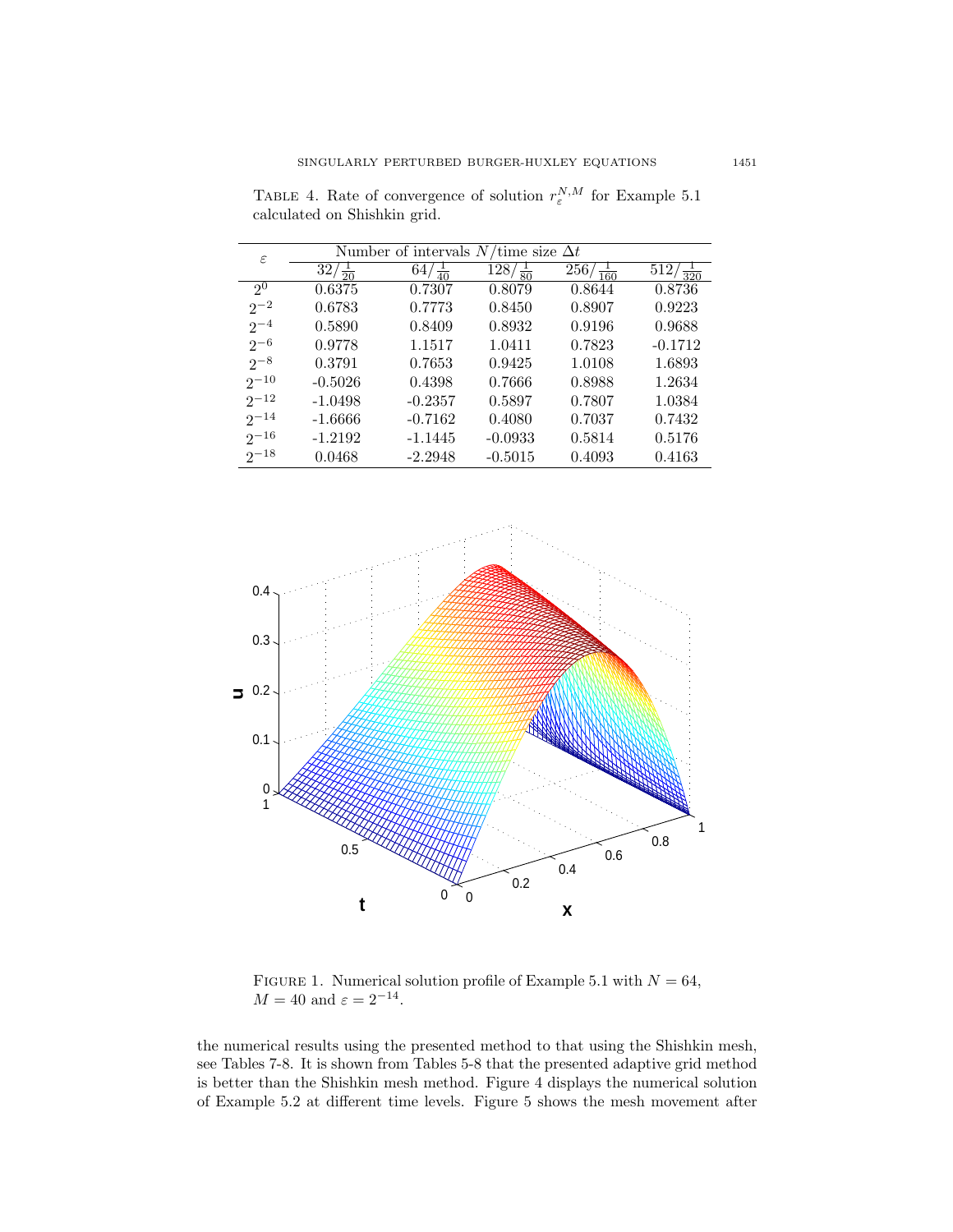

Figure 2. Numerical solution of Example 5.1 at different time levels with  $N = 64$ ,  $M = 40$  and  $\varepsilon = 2^{-14}$ .

each iteration. These figures also show the existence of the boundary layer at  $x = 1$ with time variable  $t \to 1$ .

8. Conclution. The present paper discusses a parameter-uniform numerical method for the singularly perturbed Burgers-Huxley equation. At first, for discretizing the time derivative, we use the classical backward-Euler method and for the spatial discretization the simple upwind scheme is used on a nonuniform grid. An iterative method based on Newton-Raphson-Kantorovich technique is presented

TABLE 5. Maximum error of solution  $E_{\varepsilon}^{N,M}$  for Example 5.2 using the adaptive grid method.

| $\varepsilon$  | Number of intervals $N$ /time size $\Delta t$ |                   |                    |                     |                 |                    |
|----------------|-----------------------------------------------|-------------------|--------------------|---------------------|-----------------|--------------------|
|                | $32/\frac{1}{20}$                             | $64/\frac{1}{40}$ | $128/\frac{1}{80}$ | $256/\frac{1}{160}$ | $\frac{1}{320}$ | $\frac{1024}{640}$ |
| 2 <sup>0</sup> | $2.4502e-02$                                  | 1.4057e-02        | 7.5969e-03         | 3.9589e-03          | $2.0249e-03$    | 1.0244e-03         |
| $2^{-2}$       | 1.9156e-02                                    | 1.1404e-02        | 6.5847e-03         | 3.6356e-03          | $1.9226e-03$    | 1.0085e-03         |
| $2^{-4}$       | 2.2788e-02                                    | 1.3365e-02        | 7.2769e-03         | 3.8441e-03          | 1.9728e-03      | $1.0270e-03$       |
| $2^{-6}$       | 3.8767e-02                                    | 1.8983e-02        | $9.6122e-03$       | 5.0867e-03          | $2.6211e-03$    | 1.3306e-03         |
| $2^{-8}$       | 4.4450e-02                                    | $2.0109e-02$      | $1.0519e-02$       | 5.9653e-02          | 3.1896e-03      | 1.6508e-03         |
| $2^{-10}$      | 8.3339e-02                                    | $6.6120e-02$      | 4.0769e-02         | 1.9284e-02          | 9.1775e-03      | 4.9998e-03         |
| $2^{-12}$      | 1.8762e-01                                    | 8.4106e-02        | 5.7234e-02         | 3.8309e-02          | $1.9041e-02$    | $9.2260e-03$       |
| $2^{-14}$      | 1.9755e-01                                    | 1.5347e-01        | 8.3864e-02         | 4.6945e-02          | 2.5508e-02      | 1.4930e-02         |
| $2^{-16}$      | 2.1340e-01                                    | 1.5016e-01        | 1.1582e-01         | 6.1958e-02          | 3.3441e-02      | 1.7672e-02         |
| $2^{-18}$      | 2.8299e-01                                    | 1.7036e-01        | 1.1805e-01         | 7.4251e-02          | 4.1879e-02      | 2.2413e-02         |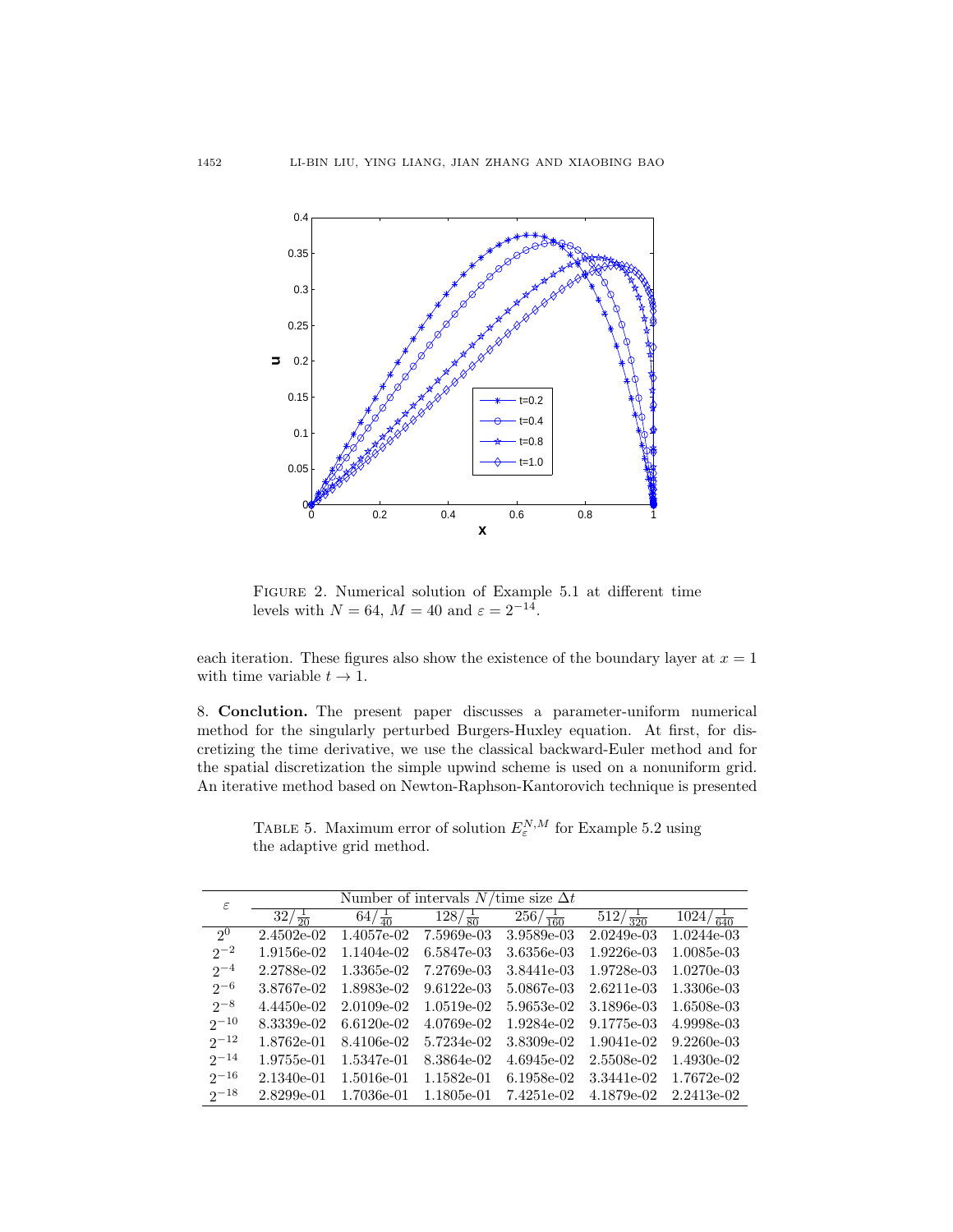ε Number of intervals  $N/\text{time size } \Delta t$  $\overline{2^0}$  $32/\frac{1}{20}$  $\frac{32/\frac{1}{20}}{0.8016}$   $\frac{64/\frac{1}{40}}{0.8878}$  $\frac{128}{\frac{80}{60}}$ <br>0.9403  $\frac{1}{80}$  256/ $\frac{1}{16}$  $\frac{1}{160}$  512/ $\frac{1}{320}$  $2^{-2}$ 0.8016 0.8878 0.9403 0.9672 1.1059  $2^{-4}$  $0.7843 \qquad \quad 0.7924 \qquad \quad 0.8864 \qquad \quad 0.9191 \qquad \quad 0.9308$  $2^{-6}$ 0.7698 0.8771 0.9207 0.9624 0.9418  $2^{-8}$ 1.0301 0.9818 0.9181 0.9566 0.9781  $2^{-10}$ 1.1443 0.9348 0.8183 0.9032 0.9502  $2^{-12}$  $0.3339 \qquad \quad 0.6976 \qquad \quad 1.0801 \qquad \quad 1.0712 \qquad \quad 0.8762$  $2^{-14}$ 1.1575 0.5553 0.5792 1.0086 1.0453  $2^{-16}$ 0.3643 0.8718 0.8371 0.8800 0.7727  $2^{-18}$ 0.5076 0.3746 0.9025 0.8897 0.9202  $0.7322 \qquad \quad 0.5292 \qquad \quad 0.6689 \qquad \quad 0.8262 \qquad \quad 0.9019$ 

TABLE 6. Rate of convergence of solution  $r_{\varepsilon}^{N,M}$  for Example 5.2 using the adaptive grid method.

TABLE 7. Maximum error of solution  $E_{\varepsilon}^{N,M}$  for Example 5.2 calculated on Shishkin grid.

| $\varepsilon$  | Number of intervals $N$ /time size $\Delta t$ |                   |                    |                     |                     |                      |
|----------------|-----------------------------------------------|-------------------|--------------------|---------------------|---------------------|----------------------|
|                | $32/\frac{1}{20}$                             | $64/\frac{1}{40}$ | $128/\frac{1}{80}$ | $256/\frac{1}{160}$ | $512/\frac{1}{320}$ | $1024/\frac{1}{640}$ |
| 2 <sup>0</sup> | $2.4502e-02$                                  | 1.4057e-02        | 7.5969e-03         | 3.9589e-03          | 2.0249e-03          | 1.6649e-03           |
| $2^{-2}$       | 3.0271e-02                                    | 1.8725e-02        | 1.0868e-02         | $6.0332e-03$        | 3.2486e-03          | 1.7125e-03           |
| $2^{-4}$       | 3.7645e-02                                    | $2.2072e-02$      | 1.2090e-02         | 6.4115e-03          | 3.3584e-03          | 1.7453e-03           |
| $2^{-6}$       | 3.6325e-02                                    | 2.6153e-02        | 1.6509e-02         | 9.7972e-03          | 5.6201e-03          | 2.9364e-03           |
| $2^{-8}$       | $9.9532e-02$                                  | 5.4894e-02        | 2.7274e-02         | 1.2963e-02          | 6.0337e-03          | 3.6346e-03           |
| $2^{-10}$      | 2.1833e-01                                    | 1.5551e-01        | 8.7820e-02         | $4.5033e-02$        | 2.2291e-02          | 1.3620e-02           |
| $2^{-12}$      | $2.2602e-01$                                  | 2.6665e-01        | 1.8203e-01         | 1.0258e-01          | 5.2694e-02          | 2.9881e-02           |
| $2^{-14}$      | 1.2823e-01                                    | 3.2914e-01        | 2.7178e-01         | 1.8208e-01          | 1.0356e-01          | 5.2147e-02           |
| $2^{-16}$      | 4.4024e-02                                    | 3.2475e-01        | 3.2607e-01         | 2.5174e-01          | 1.6644e-01          | 8.0344e-02           |
| $2^{-18}$      | 3.3007e-02                                    | 2.5627e-01        | 3.5442e-01         | 2.9823e-01          | 2.1963e-01          | 1.2277e-01           |

TABLE 8. Rate of convergence of solution  $r_{\varepsilon}^{N,M}$  for Example 5.2 calculated on Shishkin grid.

| $\varepsilon$ |                     | Number of intervals $N$ /time size $\Delta t$ |                                 |                            |                                   |
|---------------|---------------------|-----------------------------------------------|---------------------------------|----------------------------|-----------------------------------|
|               | 32/<br>$rac{1}{20}$ | $64/\frac{1}{40}$                             | $\frac{1}{28}$ / $\frac{1}{80}$ | $\sqrt{256}/\frac{1}{160}$ | $\frac{1}{312}$ / $\frac{1}{320}$ |
| $2^{-0}$      | 0.8016              | 0.8878                                        | 0.9403                          | 0.9672                     | 0.2824                            |
| $2^{-2}$      | 0.6930              | 0.7849                                        | 0.8491                          | 0.8931                     | 0.9237                            |
| $2^{-4}$      | 0.7702              | 0.8684                                        | 0.9151                          | 0.9329                     | 0.9443                            |
| $2^{-6}$      | 0.4740              | 0.6637                                        | 0.7528                          | 0.8018                     | 0.9365                            |
| $2^{-8}$      | 0.8585              | 1.0091                                        | 1.0731                          | 1.1033                     | 0.7312                            |
| $2^{-10}$     | 0.4895              | 0.8244                                        | 0.9636                          | 1.0145                     | 0.7107                            |
| $2^{-12}$     | $-0.2385$           | 0.5508                                        | 0.8274                          | 0.9610                     | 0.8184                            |
| $2^{-14}$     | $-1.3600$           | 0.2763                                        | 0.5779                          | 0.8141                     | 0.9898                            |
| $2^{-16}$     | $-2.8830$           | $-0.0059$                                     | 0.3732                          | 0.5969                     | 1.0507                            |
| $2^{-18}$     | $-2.9568$           | $-0.4678$                                     | 0.2490                          | 0.4388                     | 0.8391                            |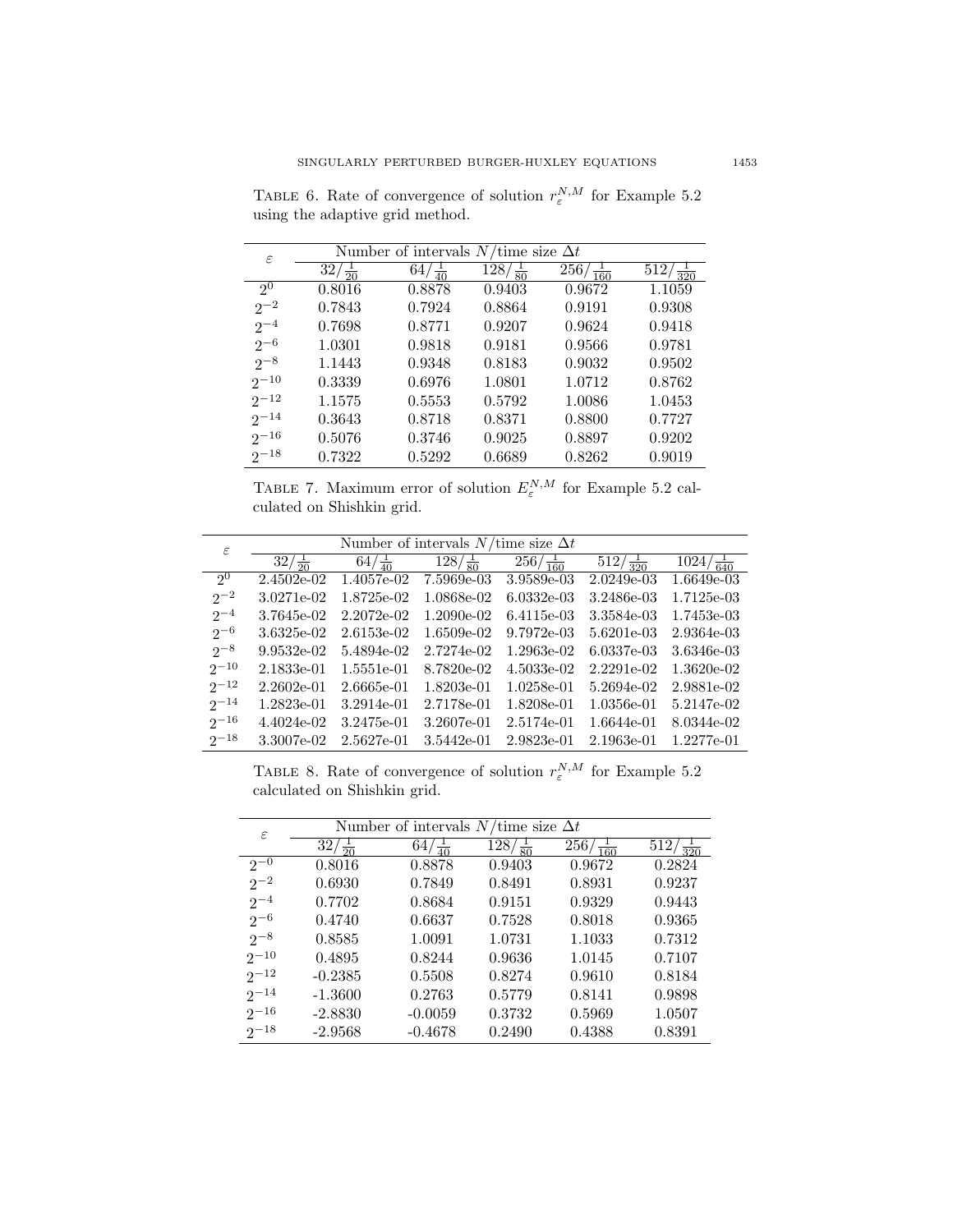

FIGURE 3. Mesh movement of Example 5.1 for  $N = 64$ ,  $M = 40$ and  $\varepsilon = 2^{-12}$ .

to process the nonlinear term of the Burgers-Huxley equation. Parameter-uniform error estimations are derived for the numerical solution. It is also shown from the numerical results that the proposed numerical method has a better numerical accuracy compared to the Shishkin grid method. In all, for the numerical methods of the singularly perturbed Burgers-Huxley equation, the adaptive grid method is very effective.

#### **REFERENCES**

- <span id="page-15-1"></span>[\[1\]](http://www.ams.org/mathscinet-getitem?mr=MR511740&return=pdf) D. G. Aronson and H. F. Weinberger, [Multidimensional nonlinear diffusion arising in popu](http://dx.doi.org/10.1016/0001-8708(78)90130-5)[lation genetics,](http://dx.doi.org/10.1016/0001-8708(78)90130-5) Adv. Math., 30 (1978), 33–76.
- <span id="page-15-2"></span>[\[2\]](http://www.ams.org/mathscinet-getitem?mr=MR2316751&return=pdf) B. Batiha, M. S. M. Noorani and I. Hashim, [Numerical simulation of the generalized Huxley](http://dx.doi.org/10.1016/j.amc.2006.07.166) [equation by He's variational iteration method,](http://dx.doi.org/10.1016/j.amc.2006.07.166) Appl. Math. Comput., 186 (2007), 1322–1325.
- <span id="page-15-5"></span>[\[3\]](http://www.ams.org/mathscinet-getitem?mr=MR0178571&return=pdf) R. E. Bellman and R. E. Kalaba, Quasilineaization and Nonlinear Boundary-Value Problems, Modern Analytic and Computional Methods in Science and Mathematics, Vol. 3 American Elsevier Publishing Co., Inc., New York 1965.
- <span id="page-15-6"></span>[\[4\]](http://www.ams.org/mathscinet-getitem?mr=MR2022312&return=pdf) Y. Chen, [Uniform pointwise convergence for a singularly perturbed problem using arc-length](http://dx.doi.org/10.1016/S0377-0427(03)00563-6) [equidistribution,](http://dx.doi.org/10.1016/S0377-0427(03)00563-6) J. Comput. Appl. Math., 159 (2003), 25–34.
- <span id="page-15-7"></span>[\[5\]](http://www.ams.org/mathscinet-getitem?mr=MR2222268&return=pdf) Y. Chen, [Uniform convergence analysis of finite difference approximations for singular per](http://dx.doi.org/10.1007/s10444-004-7641-0)[turbation problems on an adapted grid,](http://dx.doi.org/10.1007/s10444-004-7641-0) Adv. Comput. Math., 24 (2006), 197–212.
- <span id="page-15-8"></span>[\[6\]](http://www.ams.org/mathscinet-getitem?mr=MR3611797&return=pdf) Y. Chen, L.-B. Liu, [An adaptive grid method for singularly perturbed time-dependent](http://dx.doi.org/10.4208/cicp.240315.301215a) [convection-diffusion problems,](http://dx.doi.org/10.4208/cicp.240315.301215a) Commum. Comput. Phys., 20 (2016), 1340–1358.
- <span id="page-15-4"></span>[\[7\]](http://www.ams.org/mathscinet-getitem?mr=MR1983397&return=pdf) C. Clavero, J. C. Jorge and F. Lisbona, [A uniformly convergent scheme on a nonuniform mesh](http://dx.doi.org/10.1016/S0377-0427(02)00861-0) [for convection–diffusion parabolic problems,](http://dx.doi.org/10.1016/S0377-0427(02)00861-0) J. Comput. Appl. Math., 154 (2003), 415–429.
- <span id="page-15-3"></span>[\[8\]](http://www.ams.org/mathscinet-getitem?mr=MR2417579&return=pdf) M. T. Darvishi, S. Kheybari and F. Khani, [Spectral collocation method and Darvishi's pre](http://dx.doi.org/10.1016/j.cnsns.2007.05.023)[conditionings to solve the generalized Burgers-Huxley equation,](http://dx.doi.org/10.1016/j.cnsns.2007.05.023) Commun. Nonlinear Sci. Numer. Simul., 13 (2008), 2091–2103.
- <span id="page-15-0"></span>[\[9\]](http://www.ams.org/mathscinet-getitem?mr=MR3110332&return=pdf) L. Duan and Q. Lu, [Bursting oscillations near codimension-two bifurcations in the Chay](http://dx.doi.org/10.1515/IJNSNS.2006.7.1.59) [neuron model,](http://dx.doi.org/10.1515/IJNSNS.2006.7.1.59) Int. J. Nonlinear Sci. Numer. Simul., 7 (2006), 59–63.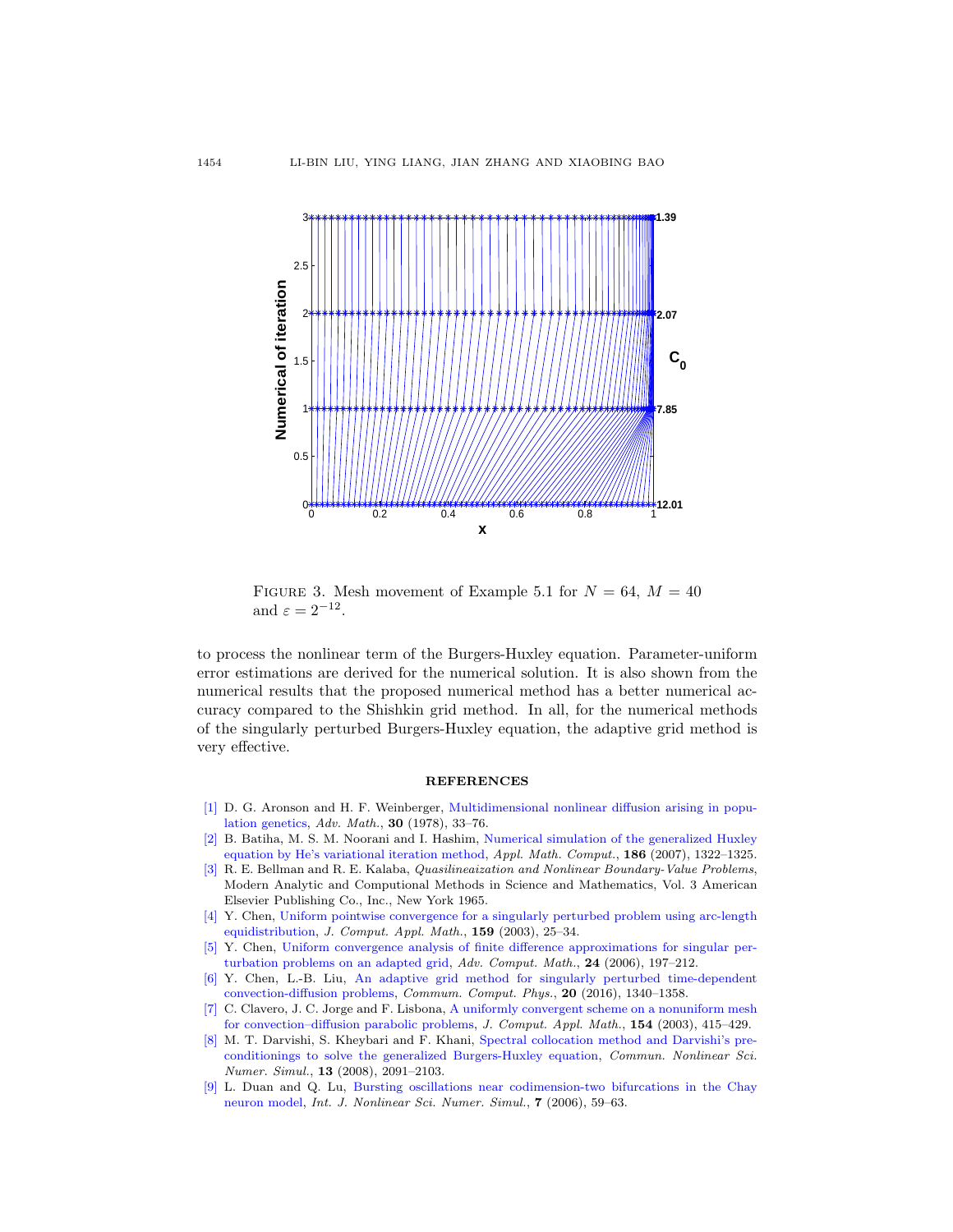

Figure 4. Numerical solution of Example 5.2 at different time levels with  $N = 64$ ,  $M = 40$  and  $\varepsilon = 2^{-8}$ .



FIGURE 5. Mesh movement of Example 5.2 for  $N = 128$ ,  $M = 80$ and  $\varepsilon = 2^{-10}$ .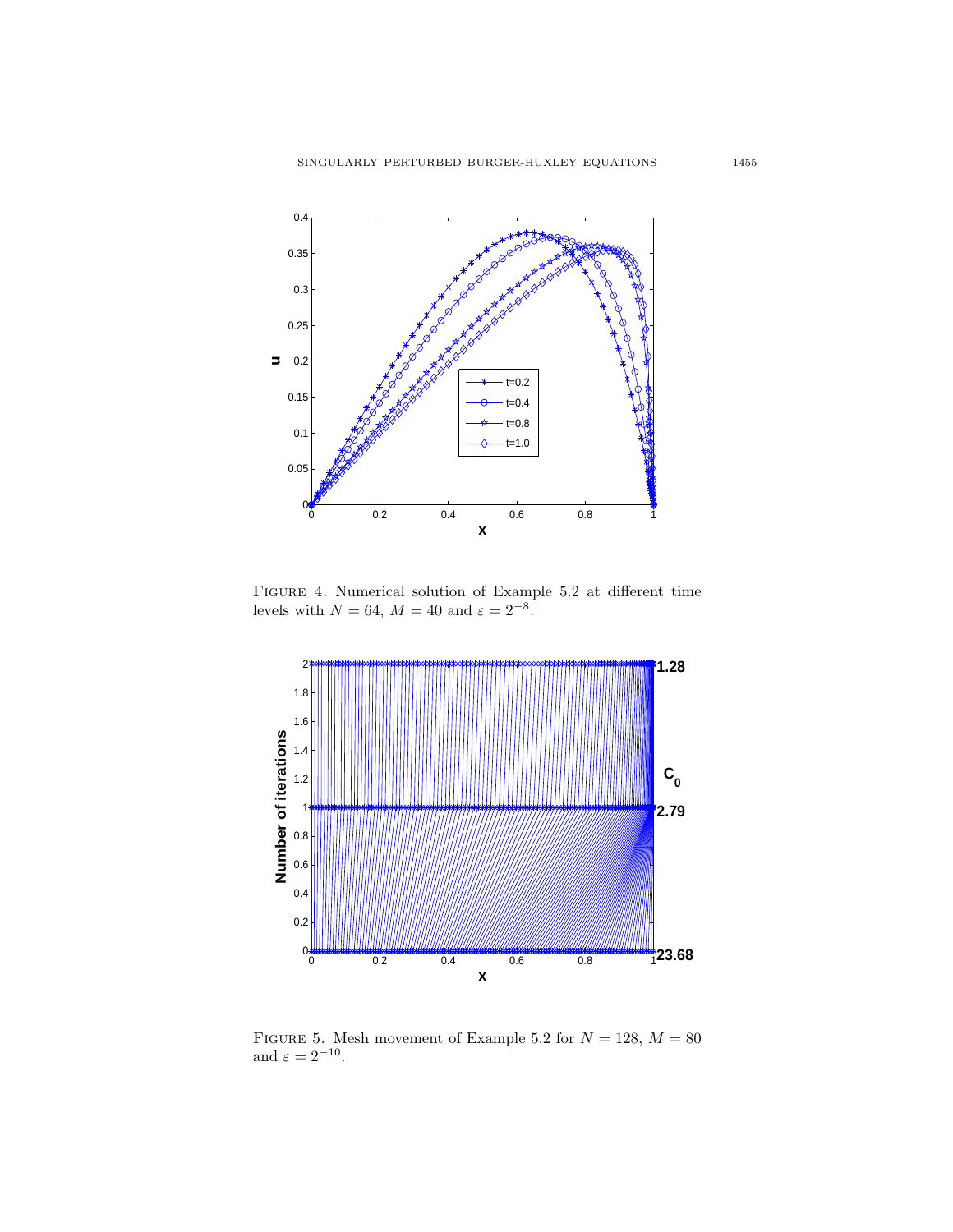- <span id="page-17-19"></span>[\[10\]](http://www.ams.org/mathscinet-getitem?mr=MR3089564&return=pdf) S. Gowrisankar and S. Natesan, [The parameter uniform numerical method for singularly](http://dx.doi.org/10.1016/j.aml.2013.05.017) [perturbed parabolic reaction-diffusion problems on equidistributed grids,](http://dx.doi.org/10.1016/j.aml.2013.05.017) Appl. Math. Lett., 26 (2013), 1053–1060.
- <span id="page-17-20"></span>[\[11\]](http://www.ams.org/mathscinet-getitem?mr=MR3217588&return=pdf) S. Gowrisankar and S. Natesan, [Uniformly convergent numerical method for singularly per](http://dx.doi.org/10.1080/00207160.2013.792925)[turbed parabolic initial-boundary-value problems with equidistributed grids,](http://dx.doi.org/10.1080/00207160.2013.792925) Int. J. Comput. Math., **91** (2014), 553-577.
- <span id="page-17-21"></span>[\[12\]](http://www.ams.org/mathscinet-getitem?mr=MR3209560&return=pdf) S. Gowrisankar and S. Natesan, [Robust numerical scheme for singularly perturbed convection](http://dx.doi.org/10.1016/j.cpc.2014.04.004)[diffusion parabolic initial-boundary-value problems on equidistributed grids,](http://dx.doi.org/10.1016/j.cpc.2014.04.004) Comput. Phys. Commun., 185 (2014), 2008–2019.
- <span id="page-17-15"></span>[\[13\]](http://www.ams.org/mathscinet-getitem?mr=MR2736051&return=pdf) V. Gupta and M. K. Kadalbajoo, [A singular perturbation approach to solve Burgers-Huxley](http://dx.doi.org/10.1016/j.cnsns.2010.07.020) [equation via monotone finite difference scheme on layer-adaptive mesh,](http://dx.doi.org/10.1016/j.cnsns.2010.07.020) Commun. Nonlinear Sci. Numer. Simul., 16 (2011), 1825–1844.
- <span id="page-17-5"></span>[\[14\]](http://www.ams.org/mathscinet-getitem?mr=MR2270775&return=pdf) I. Hashim, M. S. M. Noorani and B. Batiha, [A note on the Adomian decomposition method](http://dx.doi.org/10.1016/j.amc.2006.03.011) [for the generalized Huxley equation,](http://dx.doi.org/10.1016/j.amc.2006.03.011) Appl. Math. Comput., 181 (2006), 1439–1445.
- <span id="page-17-4"></span>[\[15\]](http://www.ams.org/mathscinet-getitem?mr=MR2228558&return=pdf) I. Hashim, M. S. M. Noorani and M. R. Said Al-Hadidi, [Solving the generalized Burgers-](http://dx.doi.org/10.1016/j.mcm.2005.08.017)[Huxley equation using the adomian decomposition method,](http://dx.doi.org/10.1016/j.mcm.2005.08.017) Math. Comput. Model., 43 (2006), 1404–1411.
- <span id="page-17-6"></span>[\[16\]](http://www.ams.org/mathscinet-getitem?mr=MR2094972&return=pdf) H. N. A. Ismail, K. Raslan and A. A. A. Rabboh, [Adomian decomposition method for Burgers-](http://dx.doi.org/10.1016/j.amc.2003.10.050)[Huxley and Burgers-Fisher equations,](http://dx.doi.org/10.1016/j.amc.2003.10.050) Appl. Math. Comput., 159 (2004), 291–301.
- <span id="page-17-9"></span>[\[17\]](http://www.ams.org/mathscinet-getitem?mr=MR2248493&return=pdf) M. Javidi, [A numerical solution of the generalized Burgers-Huxley equation by spectral col](http://dx.doi.org/10.1016/j.amc.2005.11.051)[location method,](http://dx.doi.org/10.1016/j.amc.2005.11.051) *Appl. Math. Comput.*, **178** (2006), 338-344.
- <span id="page-17-10"></span>[\[18\]](http://www.ams.org/mathscinet-getitem?mr=MR2518924&return=pdf) M. Javidi and A. Golbabai, [A new domain decomposition algorithm for generalized Burgers-](http://dx.doi.org/10.1016/j.chaos.2007.01.099)[Huxley equation based on Chebyshev polynomials and preconditioning,](http://dx.doi.org/10.1016/j.chaos.2007.01.099) Chaos Solitons Fractals, 39 (2009), 849–857.
- <span id="page-17-14"></span>[\[19\]](http://www.ams.org/mathscinet-getitem?mr=MR2381249&return=pdf) A. Kaushik and M. D. Sharma, [A uniformly convergent numerical method on non-uniform](http://dx.doi.org/10.1016/j.amc.2007.05.067) [mesh for singularly perturbed unsteady Burger-Huxley equation,](http://dx.doi.org/10.1016/j.amc.2007.05.067) Appl. Math. Comput., 195 (2008), 688–706.
- <span id="page-17-12"></span>[\[20\]](http://www.ams.org/mathscinet-getitem?mr=MR2519121&return=pdf) A. J. Khattak, [A computational meshless method for the generalized Burger's-Huxley equa](http://dx.doi.org/10.1016/j.apm.2008.12.010)[tion,](http://dx.doi.org/10.1016/j.apm.2008.12.010) Appl. Math. Model., 33 (2009), 3718–3729.
- <span id="page-17-17"></span>[\[21\]](http://www.ams.org/mathscinet-getitem?mr=MR1860270&return=pdf) N. Kopteva, [Maximum norm a posteriori error estimates for a one-dimensional convection](http://dx.doi.org/10.1137/S0036142900368642)[diffusion problem,](http://dx.doi.org/10.1137/S0036142900368642) SIAM J. Numer. Anal., 39 (2001), 423-441.
- <span id="page-17-18"></span>[\[22\]](http://www.ams.org/mathscinet-getitem?mr=MR1870850&return=pdf) N. Kopteva and M. Stynes, [A robust adaptive method for quasi-linear one-dimensional](http://dx.doi.org/10.1137/S003614290138471X) [convection-diffusion problem,](http://dx.doi.org/10.1137/S003614290138471X) SIAM J. Numer. Anal., 39 (2001), 1446–1467.
- <span id="page-17-22"></span>[\[23\]](http://www.ams.org/mathscinet-getitem?mr=MR3254364&return=pdf) L.-B. Liu and Y. Chen, [A robust adaptive grid method for a system of two singularly perturbed](http://dx.doi.org/10.1007/s10915-013-9814-9) [convection-diffusion equations with weak coupling,](http://dx.doi.org/10.1007/s10915-013-9814-9) J. Sci. Comput., 61 (2014), 1–16.
- <span id="page-17-0"></span>[24] S. Liu, T. Fan and Q. Lu, [The spike order of the winnerless competition \(WLC\) model and](http://dx.doi.org/10.1515/IJNSNS.2005.6.2.133) [its application to the inhibition neural system,](http://dx.doi.org/10.1515/IJNSNS.2005.6.2.133) Int. J. Nonlin. Sci. Numer. Simul., 6 (2005), 133–138.
- <span id="page-17-13"></span>[\[25\]](http://www.ams.org/mathscinet-getitem?mr=MR3306134&return=pdf) R. C. Mittal and A. Tripathi, [Numerical solutions of generalized Burgers-Fisher and gener](http://dx.doi.org/10.1080/00207160.2014.920834)[alized Burgers-Huxley equations using collocation of cubic](http://dx.doi.org/10.1080/00207160.2014.920834) B-splines, Int. J. Comput. Math., 92 (2015), 1053–1077.
- <span id="page-17-11"></span>[\[26\]](http://www.ams.org/mathscinet-getitem?mr=MR3053862&return=pdf) R. Mohammadi, [B-spline collocation algorithm for numerical solution of the generalized](http://dx.doi.org/10.1002/num.21750) [Burger's-Huxley equation,](http://dx.doi.org/10.1002/num.21750) Numer. Methods Partial Differential Equations, 29 (2013), 1173– 1191.
- <span id="page-17-7"></span>[\[27\]](http://www.ams.org/mathscinet-getitem?mr=MR3415087&return=pdf) R. K. Mohanty, W. Dai and D. Liu, [Operator compact method of accuracy two in time and](http://dx.doi.org/10.1007/s11075-015-9963-z) [four in space for the solution of time dependent Burgers-Huxley equation,](http://dx.doi.org/10.1007/s11075-015-9963-z) Numer. Algorithms, 70 (2015), 591–605.
- <span id="page-17-8"></span>[\[28\]](http://www.ams.org/mathscinet-getitem?mr=MR2833940&return=pdf) S. Murat, G. Görhan and Z. Asuman, High-order finite difference schemes for numerical solutions of the generalized Burgers-Huxley equation, Numer. Methods Partial Differential Equations, 27 (2011), 1313–1326.
- <span id="page-17-16"></span>[\[29\]](http://www.ams.org/mathscinet-getitem?mr=MR1477665&return=pdf) H.-G. Roos, M. Stynes and L. Tobiska, [Numerical Methods for Singularly Perturbed Differ](http://dx.doi.org/10.1007/978-3-662-03206-0)[ential Equations](http://dx.doi.org/10.1007/978-3-662-03206-0), Convection-diffusion and flow problems. Springer Series in Computational Mathematics, 24. Springer-Verlag, Berlin, 1996.
- <span id="page-17-1"></span>[30] J. Satsuma J, Topics in Soliton Theory and Exactly Solvable Nonlinear Equations, World Scientific, Singapore, 1987.
- <span id="page-17-2"></span>[\[31\]](http://www.ams.org/mathscinet-getitem?mr=MR1033403&return=pdf) X. Y. Wang, Z. S. Zhu and Y. K. Lu, [Solitary wave solutions of the generalised Burgers-Huxley](http://dx.doi.org/10.1088/0305-4470/23/3/011) [equation,](http://dx.doi.org/10.1088/0305-4470/23/3/011) J. Phys. A, 23 (1990), 271–274.
- <span id="page-17-3"></span>[\[32\]](http://www.ams.org/mathscinet-getitem?mr=MR2171174&return=pdf) A.-M. Wazwaz, [Travelling wave solutions of generalized forms of Burgers, Burgers-KdV and](http://dx.doi.org/10.1016/j.amc.2004.09.081) [Burgers-Huxley equations,](http://dx.doi.org/10.1016/j.amc.2004.09.081) Appl. Math. Comput., 169 (2005), 639–656.